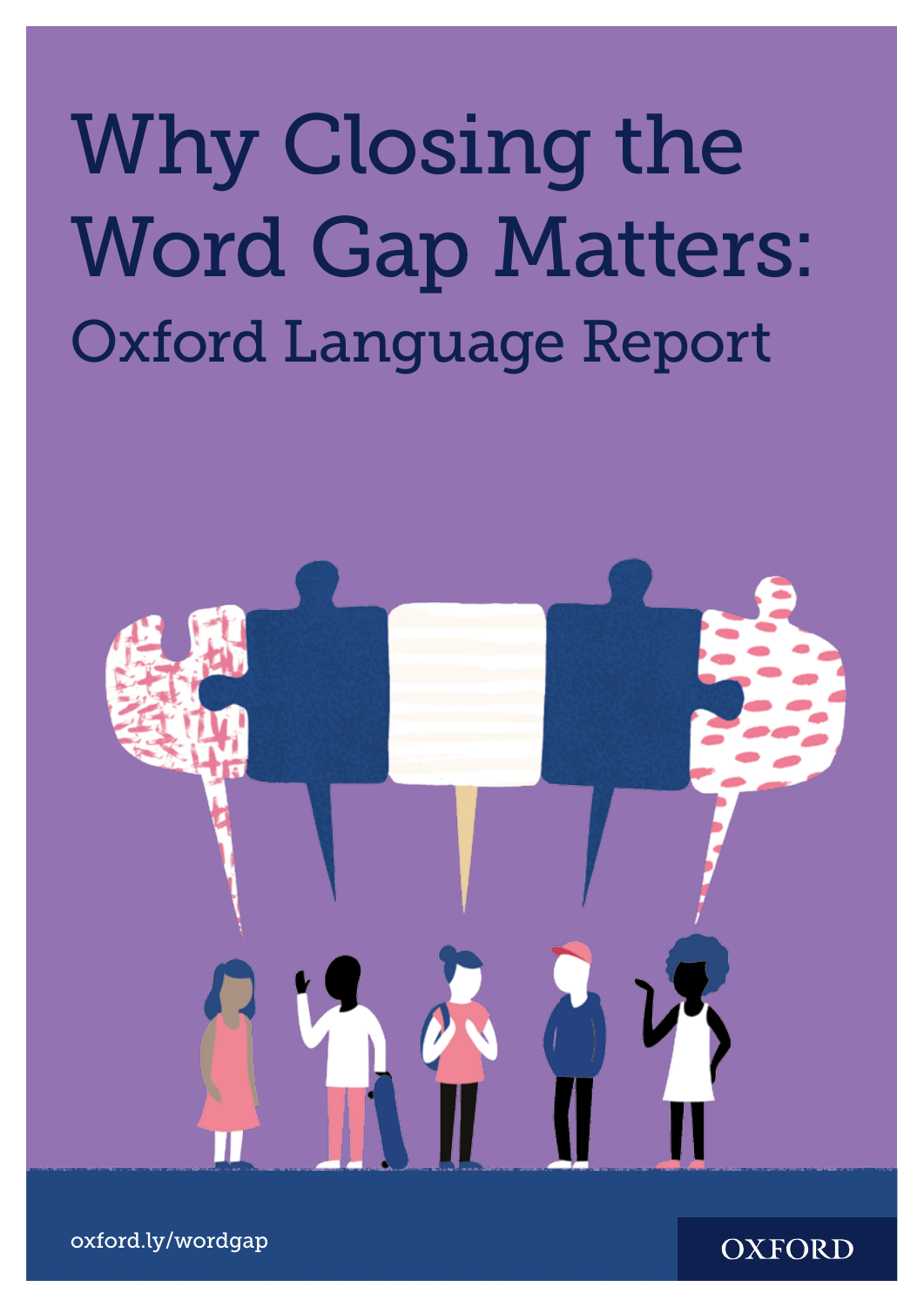# **Contents**

| <b>Foreword</b> by Jane Harley                                                                                                      | $\overline{2}$ |
|-------------------------------------------------------------------------------------------------------------------------------------|----------------|
| The word gap: what does the research tell us?                                                                                       | $\overline{3}$ |
| The word gap in secondary schools by Lionel Bolton                                                                                  | 8              |
| Mind the (word) gap by Geoff Barton                                                                                                 | 9              |
| Case study: Handsworth Grange Community Sports College                                                                              | 10             |
| The impact of the word gap in primary schools by Andrea Quincey                                                                     | 11             |
| Vocabulary – caught or taught? by Jean Gross CBE                                                                                    | 12             |
| Case study: Ideas for developing vocabulary by Janine Wooldridge                                                                    | 13             |
| The importance of developing a rich vocabulary by David Reedy                                                                       | 14             |
| The importance of learning language in the context of use<br>by Professor Teresa Cremin                                             | 15             |
| <b>Reading and language acquisition</b> by James Clements                                                                           | 16             |
| Vocabulary development and reading comprehension: a reciprocal<br>relationship by Professor Kate Cain and Professor Jane V. Oakhill | 17             |
| Aspects of vocabulary development by Professor Jane V. Oakhill<br>and Professor Kate Cain                                           | 18             |
| Edging across a crocodile's back by Joseph Coelho                                                                                   | 19             |
| Why reading for pleasure is a social justice issue<br>by Dr Ian Thompson and Nicole Dingwall                                        | 20             |
| The Oxford Children's Corpus by Vineeta Gupta                                                                                       | 21             |
| How are schools reducing the word gap?                                                                                              | 22             |

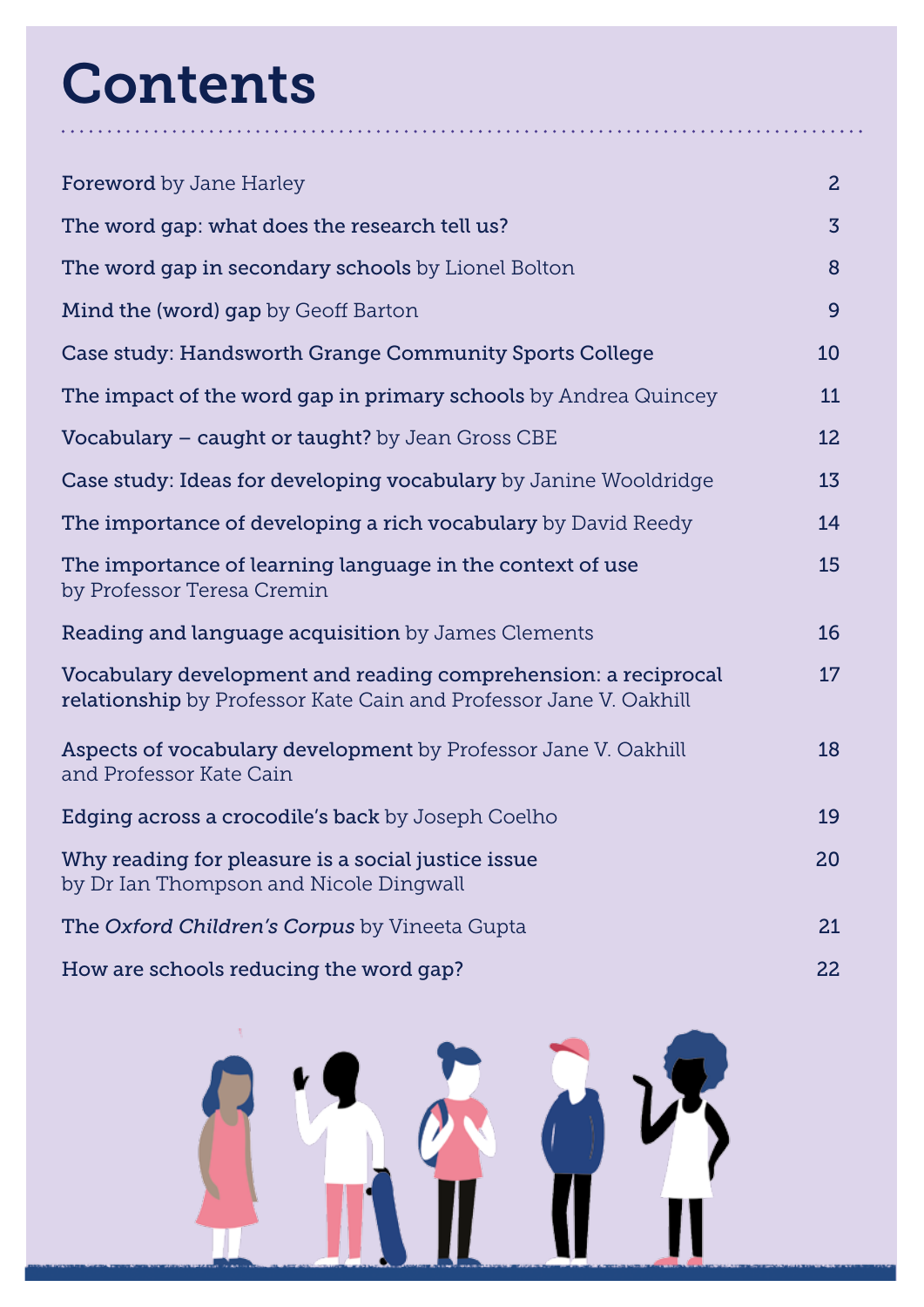### Foreword

#### Jane Harley

Language opens doors. It unlocks the world of reading and the imagination, the excitement of writing, the capacity to explore new subjects and releases our potential to learn and grow as an individual. In schools, it underpins progress, impacts on attainment throughout primary and secondary years, affects self-esteem and behaviour and plays a huge role in a child's future life chances. Without enough language – a word gap – a child is seriously limited in their enjoyment of school and success beyond.

. . . . . . . . . . .

Oxford University Press (OUP) monitors children's language in an ongoing way through the *Oxford Children's Corpus* – the biggest living database of children's reading and writing in English. We track the development of new vocabulary, the fascinating and often creative uses of words, and the power of children's ability to distil new ideas and express them in novel and exciting ways. We also conduct research in schools to better understand the needs of pupils of all abilities and the challenges facing teachers.

For our *Oxford Language Report* we carried out market research with more than 1,000 teachers. Over half of those surveyed reported that at least 40% of their pupils lacked the vocabulary to access their learning. 69% of primary school teachers and over 60% of secondary school teachers believe the word gap is increasing<sup>1</sup>. While certain pupil groups may be more likely to have a limited vocabulary, for example those with special educational needs (SEND) or children learning English as an additional language (EAL), in reality the word gap is an issue that affects all pupils<sup>2</sup>. We know from other research<sup>3</sup> that the size of a child's vocabulary is the best predictor of success on future tests and children with a poor vocabulary at five are four times more likely to struggle with reading in adulthood and three times more likely to have mental health issues. There is a government focus to do something about this in the Early Years, but what of the primary and secondary school children who are falling ever further behind as they progress through school? How can they best be helped?

Language is at the heart of education. We believe that more needs to be done to address the word gap throughout school and give teachers the support to make a difference to these children's lives. We invited academics and practitioners to offer their thoughts in this report. There is evidence of great practice in many of the schools we contacted and in the suggestions from our experts; how can this be shared to help all children have access to the best quality conversations, books and ideas? We are calling on policy makers and all those involved in education to find ways to close the word gap. Too much is at stake for us to ignore this complex issue.

*Jane Harley is Strategy Director, UK Education, Oxford University Press*

*Over half the teachers surveyed reported that at least 40% of their pupils lacked the vocabulary to access their learning.*



believe the word gap is increasing

1 Oxford University Press (2018). *Oxford Language Thought Leadership Report*. (Available on request) 2Oxford University Press (2018) op cit.: 44% of primary school teachers in the survey (of 473 primary teachers who took part) and 43% of secondary school teachers in the survey (of 840 secondary teachers who took part) reported that this is a general problem not specific to any one group of students. 3 Law, J., Charlton, J., Asmussen, K. (2017). *Language as a Child Wellbeing Indicator*. Early Intervention Foundation/Newcastle University.

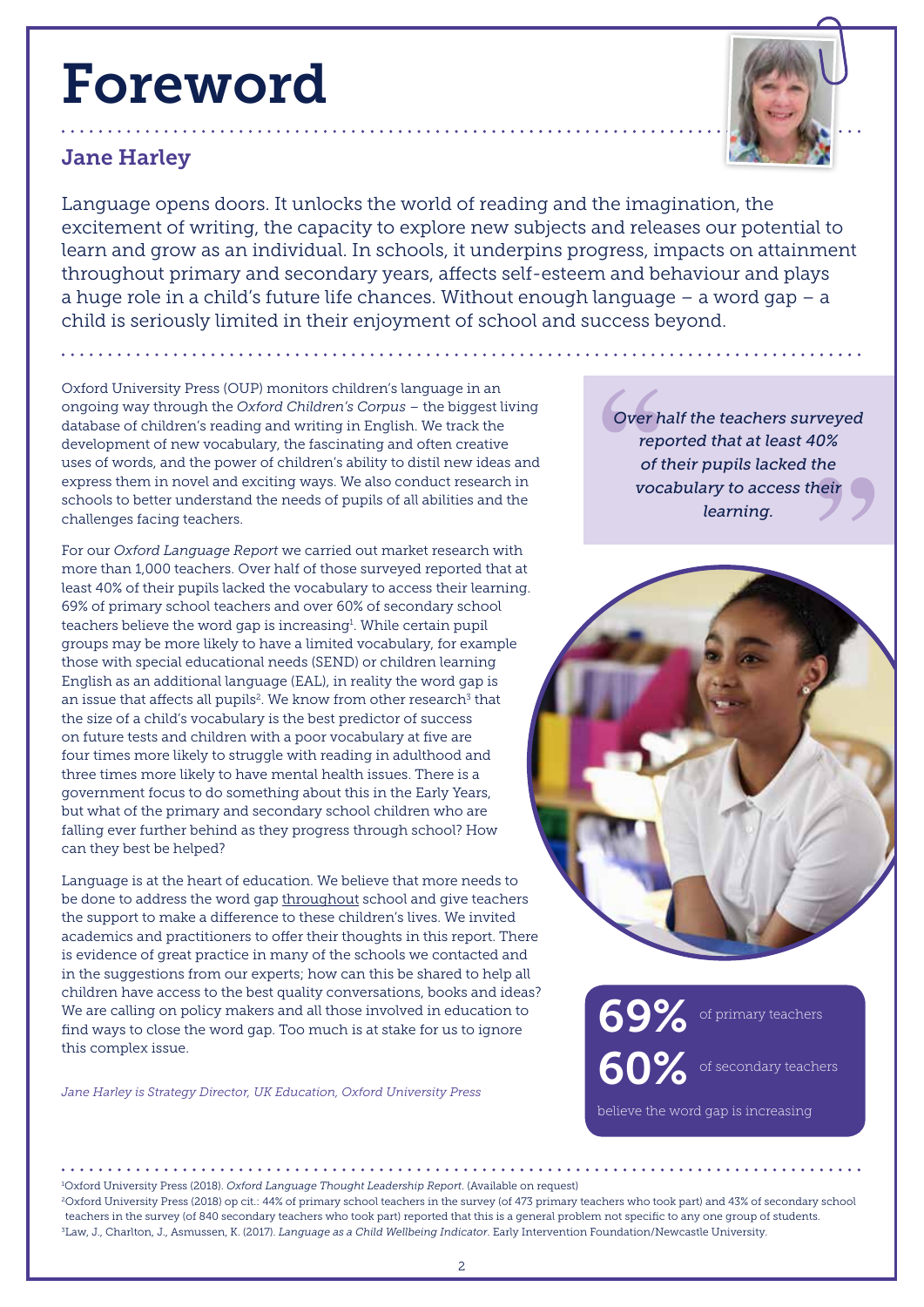### The word gap: what does the research tell us?

#### Background to the OUP research into the word gap

The term "word gap" is typically used to refer to children in Early Years' settings or pupils entering primary school with a vocabulary far below age-related expectations. However we know that this issue affects a wider range of children, and not just those starting school. This word gap can be present throughout a child's education and beyond. To better understand this complex issue we conducted an online survey with teachers.

#### Our objective was to answer the following questions:

What proportion of children are affected by the word gap in UK primary and secondary schools? 1

What are the root causes of the word gap?

How does the word gap impact on pupils' academic achievement,<br>as well as their wider life chances?

What successful strategies have schools put in place to close the<br>word gap?

By answering these important questions OUP hopes to be able to better support schools to narrow and ultimately close the word gap.

#### Participants in the OUP research

The survey was met with an enthusiastic response. We received over 1,300 completed surveys from teachers across the UK, including responses from 840 secondary school teachers and 473 primary school teachers. We collected a diverse range of teacher perspectives as participants had a range of job titles, taught various subjects and were from different education phases. The survey was live between December 2017 and January 2018.

Over 1,300 primary and secondary school teachers took part in the OUP research

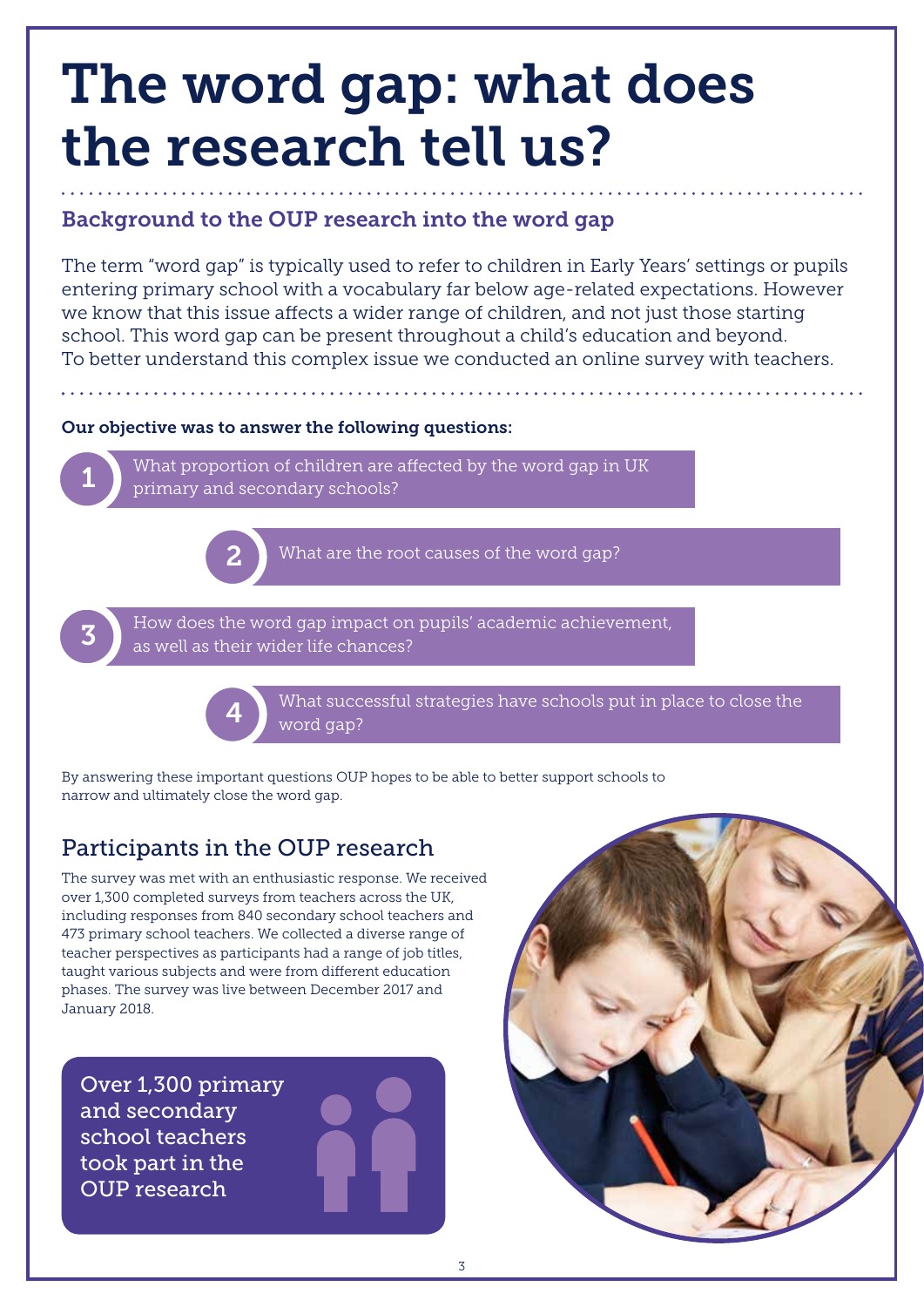#### What is the proportion of children affected by the word gap?

Our research found that the word gap represents a significant and widespread challenge to both primary and secondary schools.



On average, primary school teachers who took part in the survey reported that 49% of Year 1 pupils have a limited vocabulary to the extent that it affects their learning.

On average, secondary school teachers who took part in the survey reported that 43% of Year 7 pupils have a limited vocabulary to the extent that it affects their learning.



#### The word gap persists across age groups.

Teachers reported that despite implementing a wide range of programmes, the proportion of pupils with a limited vocabulary remains stubbornly high across all age groups.

43% of primary school teachers who took part in OUP research reported that the proportion of children with a low vocabulary in their school between Year 1 and Year 6 had either remained the same or increased.4



of secondary school teachers who took part in OUP research reported that the proportion of children with a low vocabulary in their school between Year 7 and Year 11 had either remained the same or increased<sup>5</sup>

#### The number of pupils who have a limited vocabulary is increasing.

Although the word gap is already large, both primary and secondary school teachers report that they feel the word gap is increasing.

69% of the primary school teachers who took part in the survey said that they think the number of pupils with limited vocabulary is either increasing or significantly increasing in their schools compared to a few years ago. A similarly high proportion of secondary school teachers believe the word gap has increased in recent years (60%).6

4Oxford University Press (2018) op cit.: 24% of primary teachers surveyed (of 400 who took part) saw no change to the proportion of pupils with a limited vocabulary to the extent it affects their learning in their time at school between Year 1 and Year 6. 19% of primary teachers surveyed have seen an increase in the proportion of pupils with limited vocabulary in their school between Year 1 and Year 6 in their school. 5 Oxford University Press (2018) op cit.: 27% of secondary teachers surveyed (of 703 who took part) saw no change to the proportion of pupils with a limited vocabulary to the extent it affects their learning in their time at school between Year 7 and Year 11. 33% of secondary teachers surveyed have seen an increase in the proportion of pupils with limited vocabulary between Year 7 and Year 11 in their school. 6Oxford University Press (2018) op cit.: 50% of primary teachers surveyed (of 473 who took part) felt the proportion of pupils with a limited vocabulary is increasing. 19% felt it is significantly increasing. 48% of secondary teachers (of 840 who took part) felt the number of pupils with a limited vocabulary is increasing. 12% felt it is significantly increasing.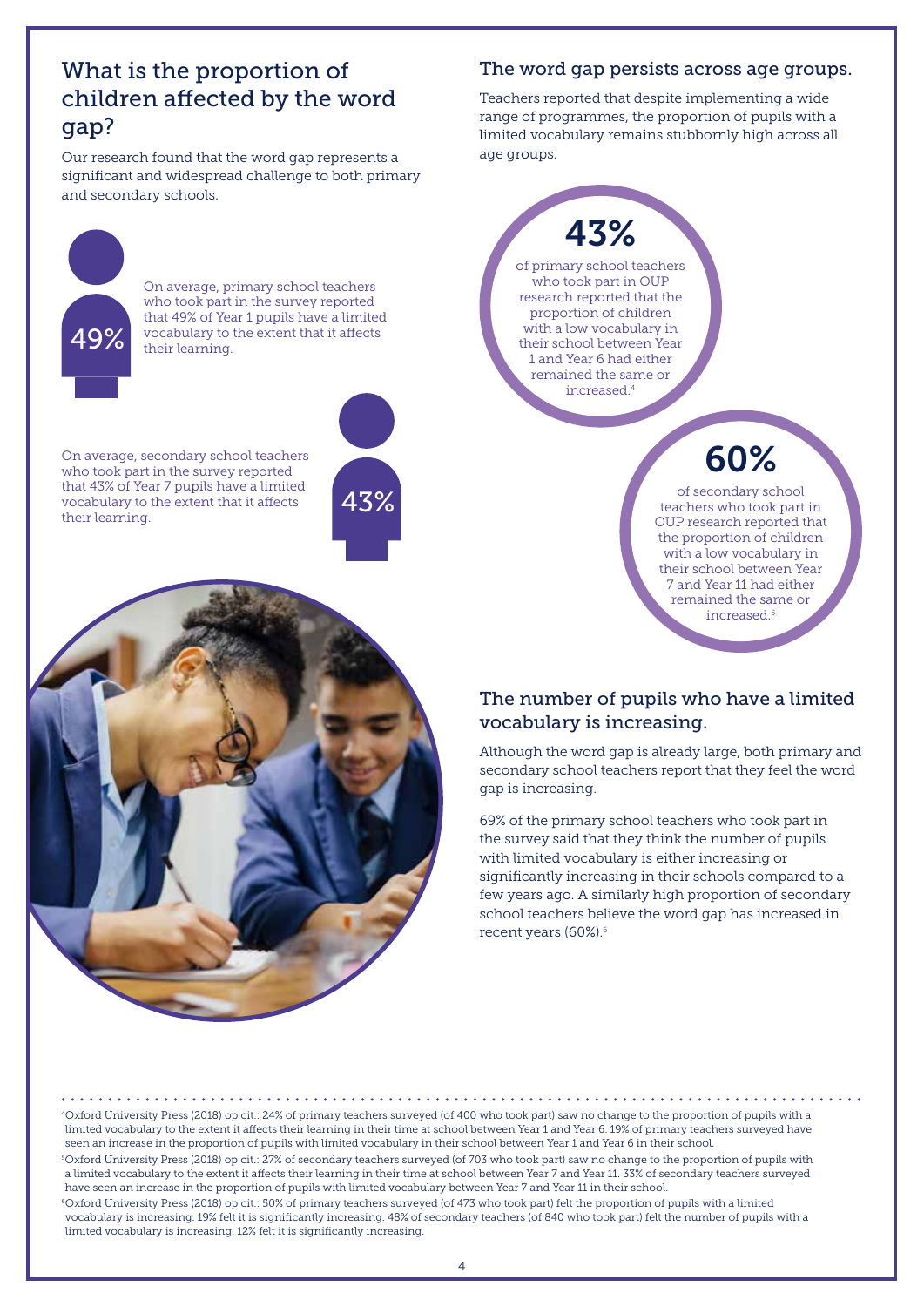#### What are the root causes of the word gap?

Language variation in children is a complex issue and it is therefore impossible to attribute it to one specific cause.

Numerous studies have been conducted to better understand the root cause of the word gap, and corroborate what teachers have told us in this study. There is abundant evidence that the rate at which children develop language is sensitive to the amount of input that they receive from parents and primary carers. A strong correlation can be made between the number of words a child comes in contact with on a daily basis and the breadth of their vocabulary. Hart and Risley best demonstrated this in their ground-breaking study in the 1990s.7

Alongside quantity, the quality of parent-child interactions is also an important factor. High quality interactions include talking about the child's focus of interest, varying vocabulary, and using words in different contexts.

These interactions give children a stronger grasp of language by the time they start school, an advantage which stays with them throughout their education. If it is not dealt with in the early years, the word gap is shown to widen as the child gets older. While quantity and quality of parent-child communication interactions are vital, research indicates that there are underlying variables that have a role in language development. One such study is Hart and Risley's research into the importance of socio-economic factors in this context.<sup>8</sup>

*Language variation in children is complex and difficult to attribute to a single cause. Regardless of the causes, low levels of vocabulary set limits on literacy, understanding, learning the curriculum and can create a downward spiral of poor language which begins to affect all aspects of life. The prospects for children entering school with low levels of vocabulary are a compelling reason for us to work to understand the way children learn in order to try and find solutions.*

Kate Nation, Professor of Experimental Psychology, University of Oxford

95%

of secondary school teachers

#### 93% of primary school teachers

believe a lack of time spent reading for pleasure is a root cause of the word gap



7 Hart, B. and Risley, T. (2003) 'The Early Catastrophe – The 30 Million Word Gap by Age 3'. American Educator. 27, pp.4-9. 8Hart, B. and Risley, T. (2003) op cit.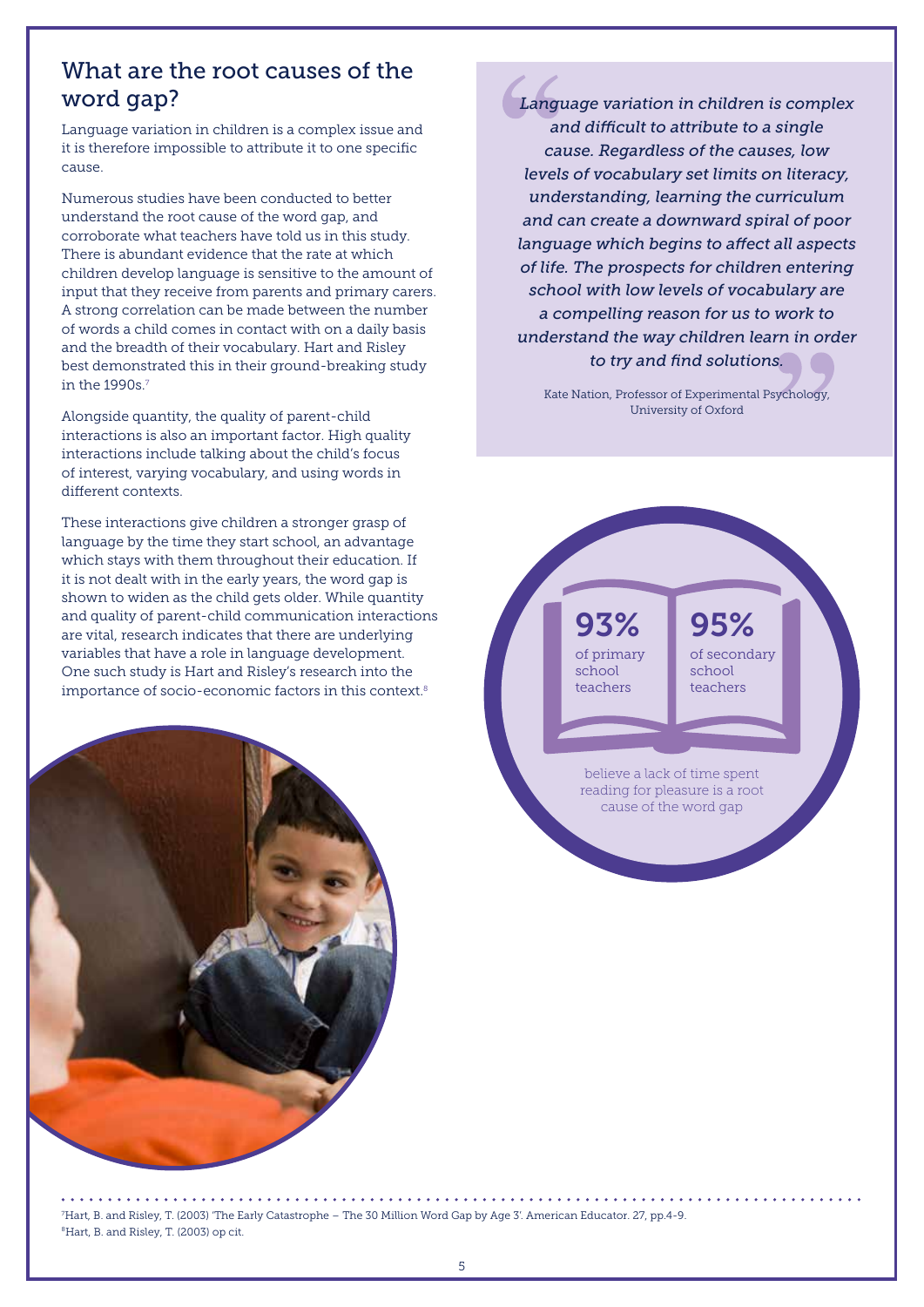#### What does the word gap mean for a child's academic achievement and wider life chances?

#### The word gap has a significant impact on a child's academic potential.

Almost all primary school teachers surveyed by OUP felt that the word gap resulted in weaker comprehension skills and slower than expected progress in reading and writing. Secondary school teachers overwhelmingly stated that a low vocabulary affects a child's progress through secondary school across a wide range of subjects. The vast majority of those surveyed (86% of primary teachers and 80% of secondary teachers) responded that they thought it was very or extremely challenging for pupils with a limited vocabulary to read national test papers. Consequently, 82% primary teachers and 79% of secondary teachers noted that these pupils are likely to get worse results in national tests.

The diagram below illustrates the proportion of secondary teachers surveyed who believe the word gap is impacting on pupils' academic achievement in the following ways<sup>9</sup>.



*Language is the foundation of education and is vital for social and emotional development. Children with poor oral language are at high risk of poor literacy and hence, educational failure. They can also experience difficulty in communicating to make friends, to join in activities and to express their feelings. While there is no 'quick fix', there is robust evidence that interventions which target oral language skills do have significant potential for improving educational outcomes by strengthening children's understanding, speaking and reading comprehension skills.*

> Professor Maggie Snowling CBE, President of St John's College, Oxford



9Oxford University Press (2018) op cit.: 840 secondary teachers were asked, *"In what ways does vocabulary deficiency impact on a pupil's academic achievement?".*

<sup>10</sup>Oxford University Press (2018) op cit.: 85% is an aggregated figure; teachers reported slower than expected progress in Geography (86%), History (90%), and Religious Studies (78%).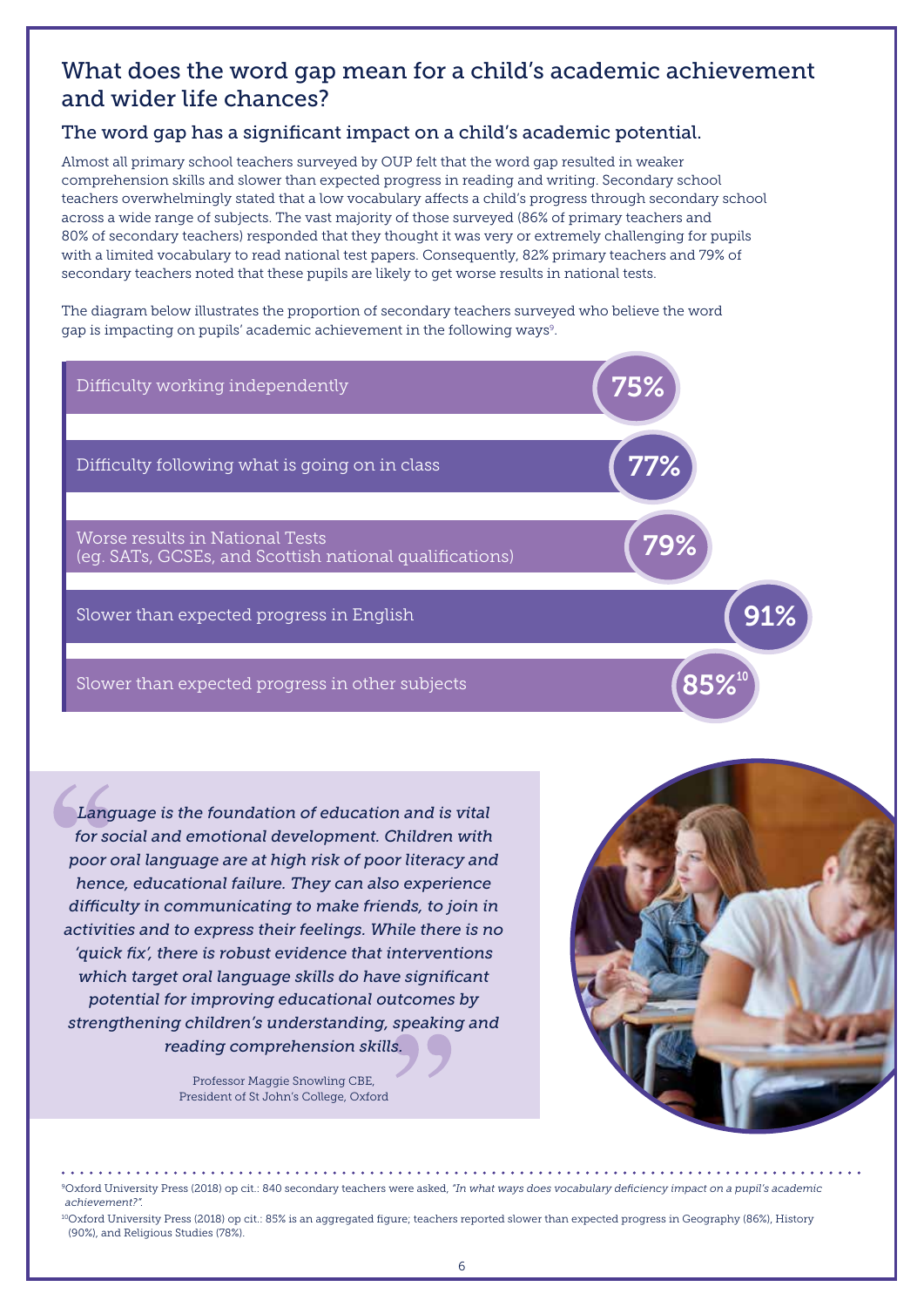#### Besides the effect on academic work, both primary and secondary teachers observed that low levels of vocabulary also impede pupils' wider life chances and mental health.

Self esteem, behaviour and a child's ability to make friends were all felt to be negatively affected by low levels of vocabulary. The diagram below illustrates the proportion of teachers surveyed who believe the word gap is impacting on pupils in the following ways $\mathfrak{u}$ .



Leading academics have made similarly stark conclusions about the impact the word gap has on a child's academic performance and wider life chances.

"A child who is not at the expected standard in language at the age of five is 11 times less likely to achieve the expected level in maths at

 $\frac{1}{2}$  "Research from the Early Intervention Foundation showed that children with language difficulties at age five were four times more likely to have reading difficulties in adulthood, three times as likely to have mental health problems, and twice as likely to be unemployed when they reached adulthood."13

"In 2016, just 12% of pupils with language difficulties achieved at least the expected standard in reading, writing and mathematics at the end of primary school, compared to 53% of all pupils."<sup>14</sup> Children with

better language will tend to develop better reasoning, inferencing and pragmatic skills."15

11Oxford University Press (2018) op cit.: 473 primary teachers and 840 secondary teachers were asked, *"Do you think vocabulary deficiency has any impact on a child's wider life chances with regards to the following?".*

12Department for Education, 2017 https://www.gov.uk/government/speeches/justine-greening-our-ambition-is-to-leave-no-community-behind 13Law, J., Charlton, J., Asmussen, K. (2017) op cit.

14Law, J., Charlton, J., Asmussen, K. (2017) op cit.

15Law, J., Charlton, J., Dockrell, J., Gascoigne, M., McKean, C., and Theakston, A. (2017) *Early Language Development: Needs, provision and intervention for preschool children from socioeconomically disadvantage backgrounds.* Education Endowment Foundation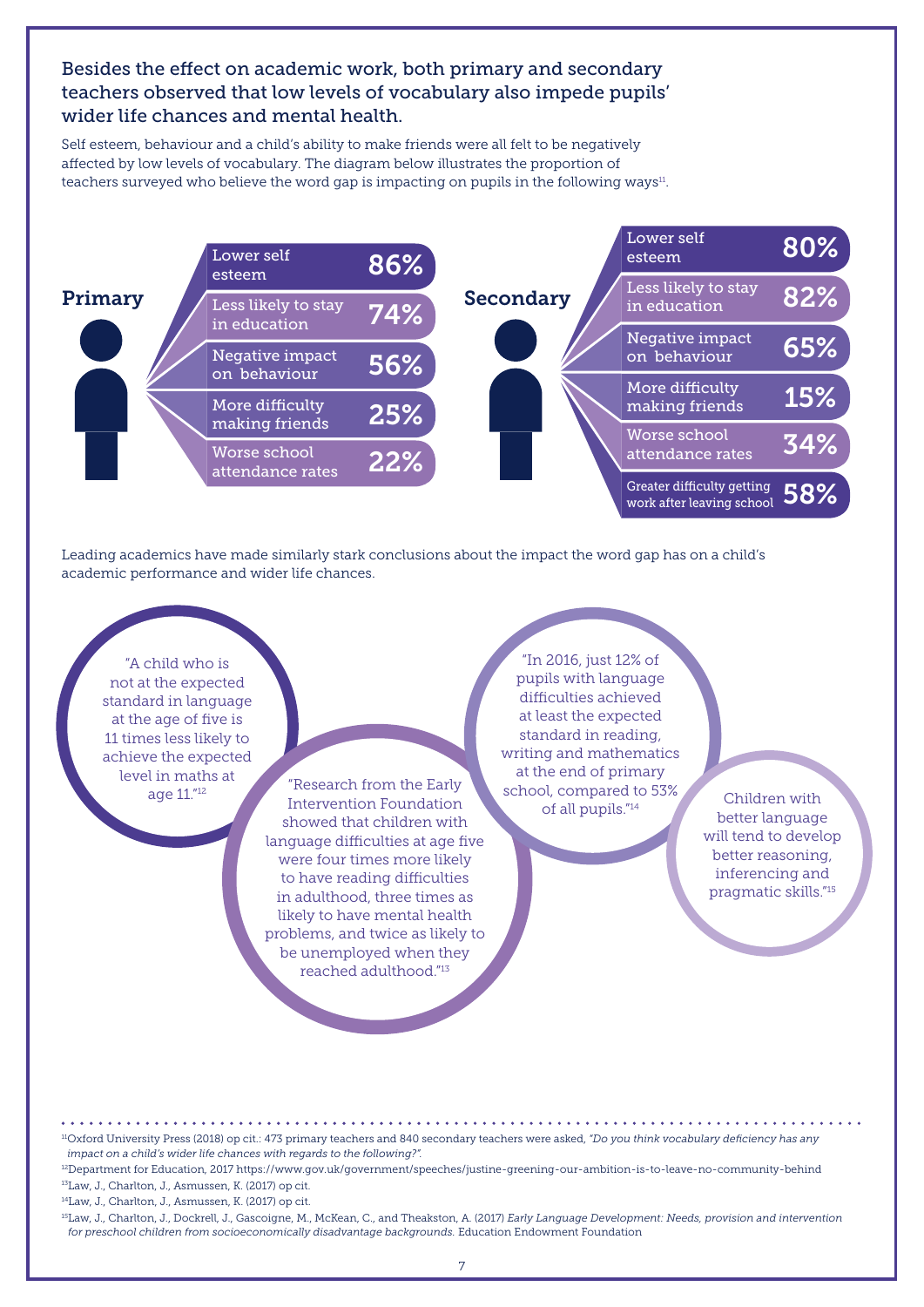### The word gap in secondary schools



#### Lionel Bolton

"The limits of my language means the limits of my world," wrote Ludwig Wittgenstein in 1921. Nearly 100 years later not only does this appear to ring true for many secondary school-age children, but secondary school teachers are telling us that the word gap is getting wider<sup>16</sup> with worryingly significant consequences<sup>17</sup>.

Whether a child is 11 years old and in Year 7, or 16 years old and in Year 11, if there are words in a task that they do not understand, they will struggle to complete the task. The 11 year old is likely to be able to ask for help or access a dictionary; a 16 year old in their GCSE exam cannot. And if they do understand all the words in the task, if their vocabulary is lower than their age, their written response may be less articulate, less effective, and ultimately achieve a lower mark.

This of course is not new – it has ever been thus. But with the changes that have been brought in by the new GCSE exams – increased rigour, removal of controlled assessment, and tiering in most subjects – the vocabulary challenges posed are even more pronounced. The wider consequences are also significant, with teachers reporting lower self-esteem amongst their students affecting their studies, their well-being, and their engagement with education<sup>18</sup>. Despite these consequences, 38% of secondary school teachers surveyed said that they were unable to provide specific vocabulary support. Most cited insufficient time and not enough additional teaching support as the main challenges<sup>19</sup>.

Without the necessary vocabulary, the word gap will always be a major barrier for students striving to make progress and achieve their best. All of us who work in education are acutely aware of the importance of words, the power they contain and the worlds they unlock. So whether the support is through teaching, educational resources or encouragement at home, our duty is to ensure that all students are equipped with all the words they need for a lifetime of opportunities.

*Lionel Bolton is the Head of Secondary English and Languages at Oxford University Press*

*Our duty is to ensure that all students are equipped with all the words they need for a lifetime of opportunities.*

16Oxford University Press (2018) op cit.: 60% of secondary teachers surveyed (of 840 secondary teachers who took part) reported that the number of students who have a limited vocabulary is either increasing or significantly increasing.

<sup>17</sup>Oxford University Press (2018) op cit.: 80% of secondary teachers surveyed reported that students who have a limited vocabulary find reading national test papers very or extremely challenging and 79% felt that they achieved worse results in national tests.

18Oxford University Press (2018) op cit.: 80% of secondary teachers surveyed reported that the word gap leads to lower self-esteem, 65% report that this has a negative impact on behaviour, and 82% report that students are less likely to stay on in education.

19Oxford University Press (2018) op cit.: 75% of secondary teachers surveyed cited insufficient time to dedicate to teaching of vocabulary as a main challenge when trying to improve the vocabulary breadth of pupils. 59% cited not enough additional staff support (e.g. TAs)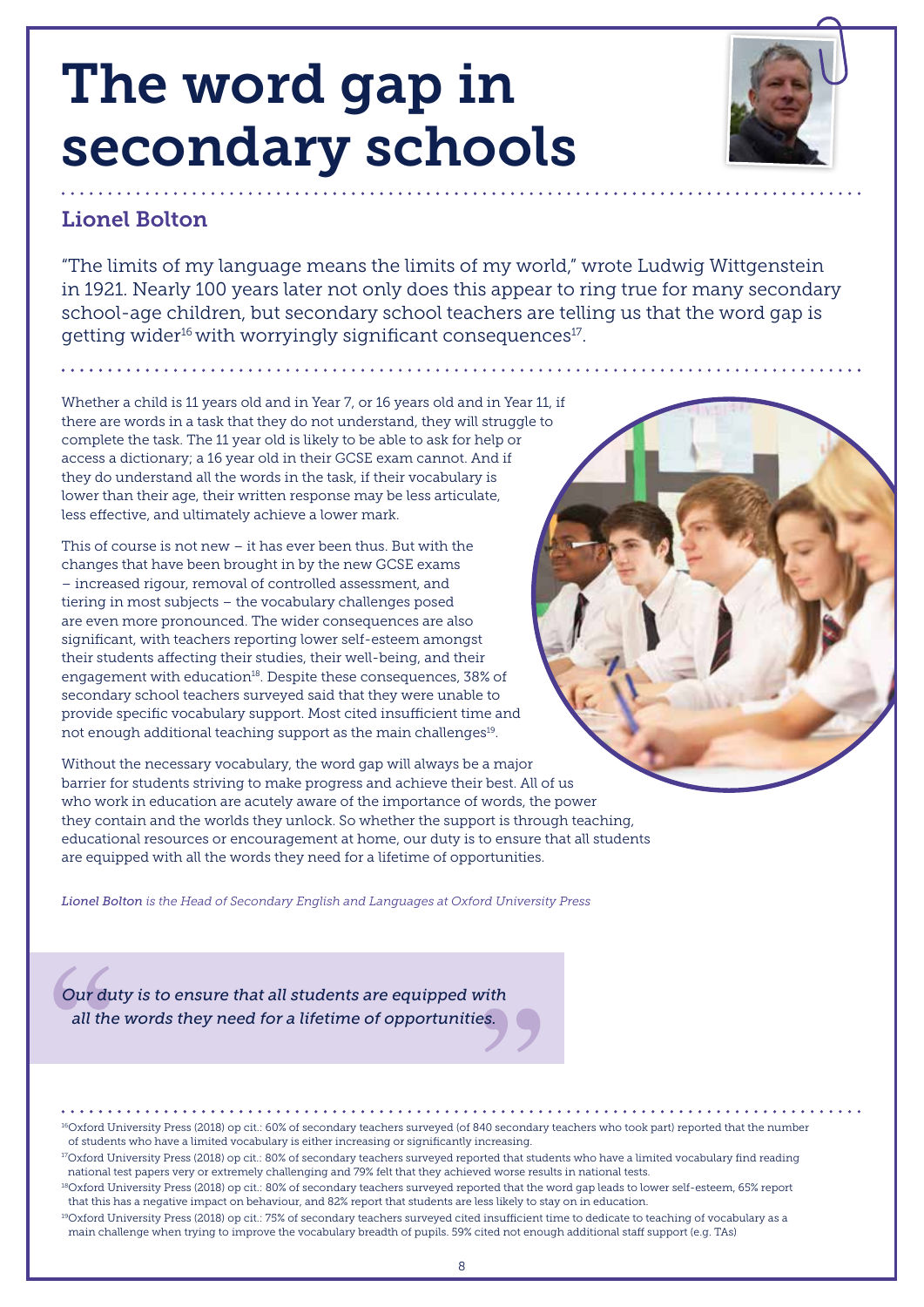# Mind the (word) gap



#### Geoff Barton

### Let's start with what we know: language matters. There. That's it.

Vocabulary is a huge predictor of how far children from any background will succeed at school and beyond. The words they know will help them to read, understand, gain new perspectives, and change or confirm their world view. The words they use will give them precision, clarity, nuance, as well as being used to judge them in exams, in life.

#### We – the word-rich – know this.

Thus the Year 10 pupil who says, "At the start of the play Macbeth is a hero but at the end he is a villain," will be judged as less intelligent than the one who writes, "Although he begins the play a hero, Macbeth ends as a villain."

### Yet this isn't a matter of intelligence. It's about vocabulary.

And that's why I think we should welcome an emphasis on closing the word gap. In reality the word gap will depend upon your circumstances rather than your choices – your home, your family, the richness of language and relationships, the presence of books and conversations, the habits you form as you grow up. These are things largely beyond our control.

And the problem with all of this for secondary teachers in particular is that such a context can render us vaguely helpless. Because if so much of the word gap is established so early, what does that leave for us to do, in our classrooms, across our subjects, with classes hurtling towards make-or-break examinations?

That's why I continue to believe that whole-school literacy remains the final frontier in our schools. Instead of feeling on the collective back foot, there are things we can each do to empower children and young people.

*Vocabulary is a huge predictor of how far children from any background will succeed at school and beyond.*

First – headteachers and principals need to act as leaders of learning. Whatever the other distractions, learning must be our core business. We set the tone for it. We make it happen in our schools. Thus we all need to know why literacy matters, and to ensure that someone in our leadership team relentlessly moves the literacy agenda forward, translating good intentions into action.

Second – middle and senior leaders need to frame literacy in their schools as not really being a matter of literacy. It's about teaching and learning. That means a teacher of Design Technology (DT) should see that his or her responsibility includes helping pupils to speak, read and write like a designer.

Which brings us to our third ingredient – for every teacher to know the key vocabulary of their subject. For example, in DT, "construct", "proximity", and "alignment", and the key vocabulary beyond their subject ("despite", "imply", "however").

This collective mission around vocabulary really isn't so difficult. And the rewards are significant. Because when we talk of closing the word gap, we actually mean something much bigger than that unassuming phrase implies.

We mean welcoming a child into a world of new ideas, insights and emotions, into a world that we, the wordrich, take for granted, and which we will routinely guarantee for our own children. That empowerment that comes through vocabulary should be the birthright of every child, whatever their background.

*Geoff Barton is General Secretary of the Association of School and College Leaders. He was an English teacher for 32 years.*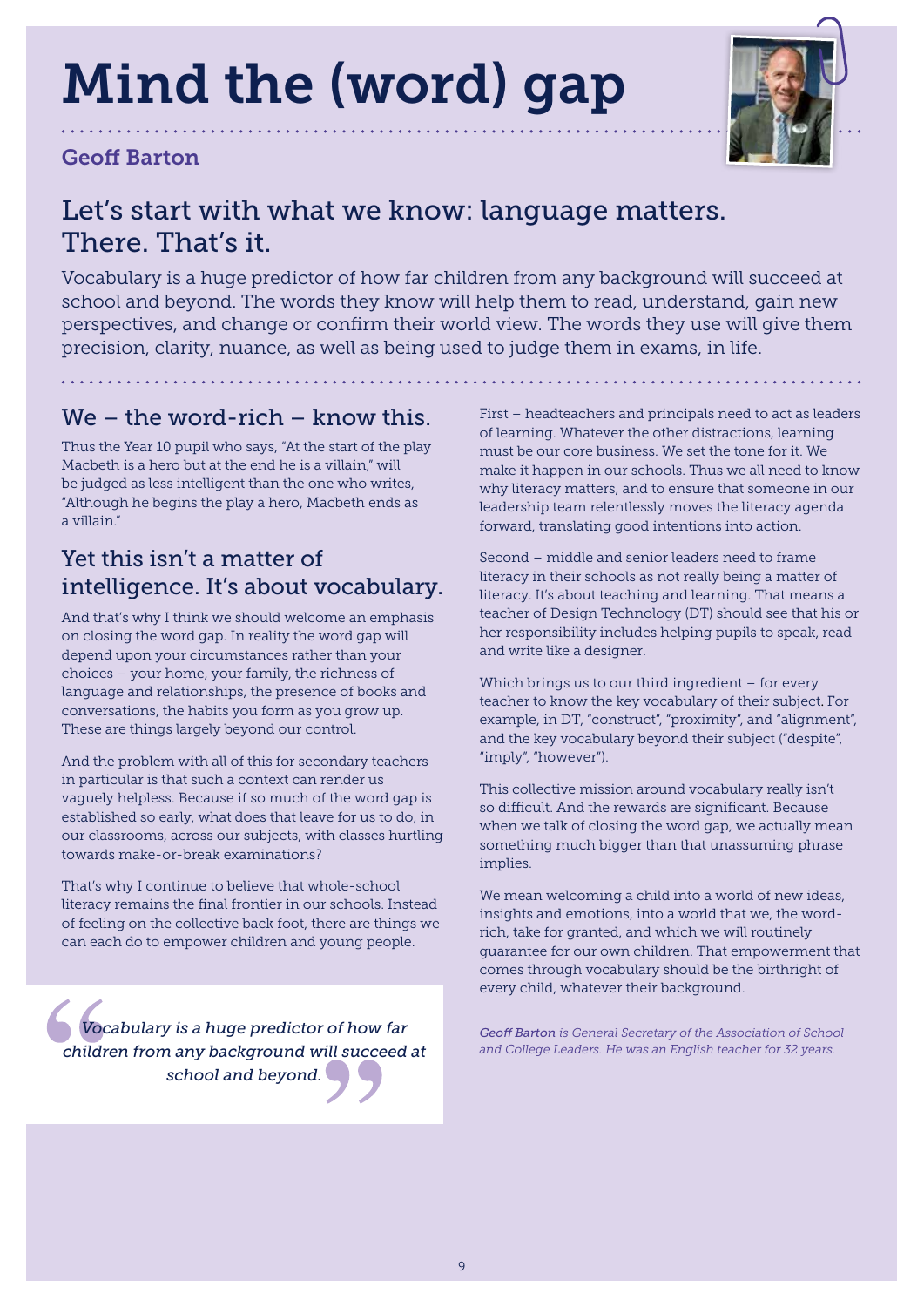### Case study: Handsworth Grange Community Sports College

Handsworth Grange Community Sports College is a secondary school (for ages 11–16) with 1,012 pupils on roll. 38% of pupils are entitled to the Pupil Premium and 42% speak English as additional language (EAL). In October 2017, Ofsted found the school to be outstanding in all areas.

#### The word gap at Handsworth Grange

The word gap poses a significant challenge for staff at Handsworth Grange. A large proportion of pupils start Year 7 with vocabulary that is limited to an extent that it could potentially affect academic achievement. Low levels of vocabulary can also impact on pupils' confidence resulting in some becoming disengaged.

### Closing the word gap

In light of the increased demands of the reformed GCSEs in English Language and Literature, the English Department implemented a targeted programme. For one hour per week, all Year 7 pupils participate in an additional English lesson, focusing on:

- **a** an increased exposure to a range of unseen texts
- exploring thinking about texts
- building language for discussion of texts.

#### Whole-school strategies

Concerns about low levels of vocabulary raised by the English Department were shared by the school as a whole. As a result, in September 2017, Handsworth Grange implemented a whole-school programme focusing on vocabulary, reading and comprehension.

- $\bullet$  Vocabulary is explicitly taught in all subjects. New words are introduced and revisited a number of times in a lesson, ideally in different ways.
- l Pupils are encouraged to read aloud across all subject areas. Staff use brief comprehension questions to determine what pupils have and have not understood.
- **C** Staff develop pupils' oral language by:
	- expecting answers in full sentences
	- scaffolding pupils' answers
	- allowing pupils time to rehearse their thoughts
	- encouraging pupils to think about their use of fillers, such as "innit"
	- repeating pupils' answers using synonyms, especially more academic ones.

#### Focus on reading

Negative attitudes to reading can be a barrier to overcoming the word gap. As such, staff recognise the importance of fostering an enjoyment of reading throughout the school.

Pupils are read to twice a week in tutor time. Hearing an adult who understands the text reading aloud can help to build vocabulary. Through these tutor group sessions, pupils encounter around 15 additional texts by Year 11.

#### Signs of progress

It is not yet possible for staff at Handsworth Grange to undertake a detailed analysis of the impact of strategies designed to close the word gap. However, teachers have already observed a number of improvements.

- **An increase in reading ages, especially among** pupils eligible for the Pupil Premium.
- An improvement in the quality and fluency of written work.
- **Increased confidence and engagement.**

*"Literacy is developed extremely well across the curriculum. The teachers' consistent approach is clearly focused on improving pupils' vocabulary, comprehension and reading skills. Consequently, teachers actively increase the range of language that pupils can use, including subject-specific terms. As a result of this effective practice, pupils gain confidence, understand more complex texts and respond more fully to examination questions."* 

Ofsted Report, October 2017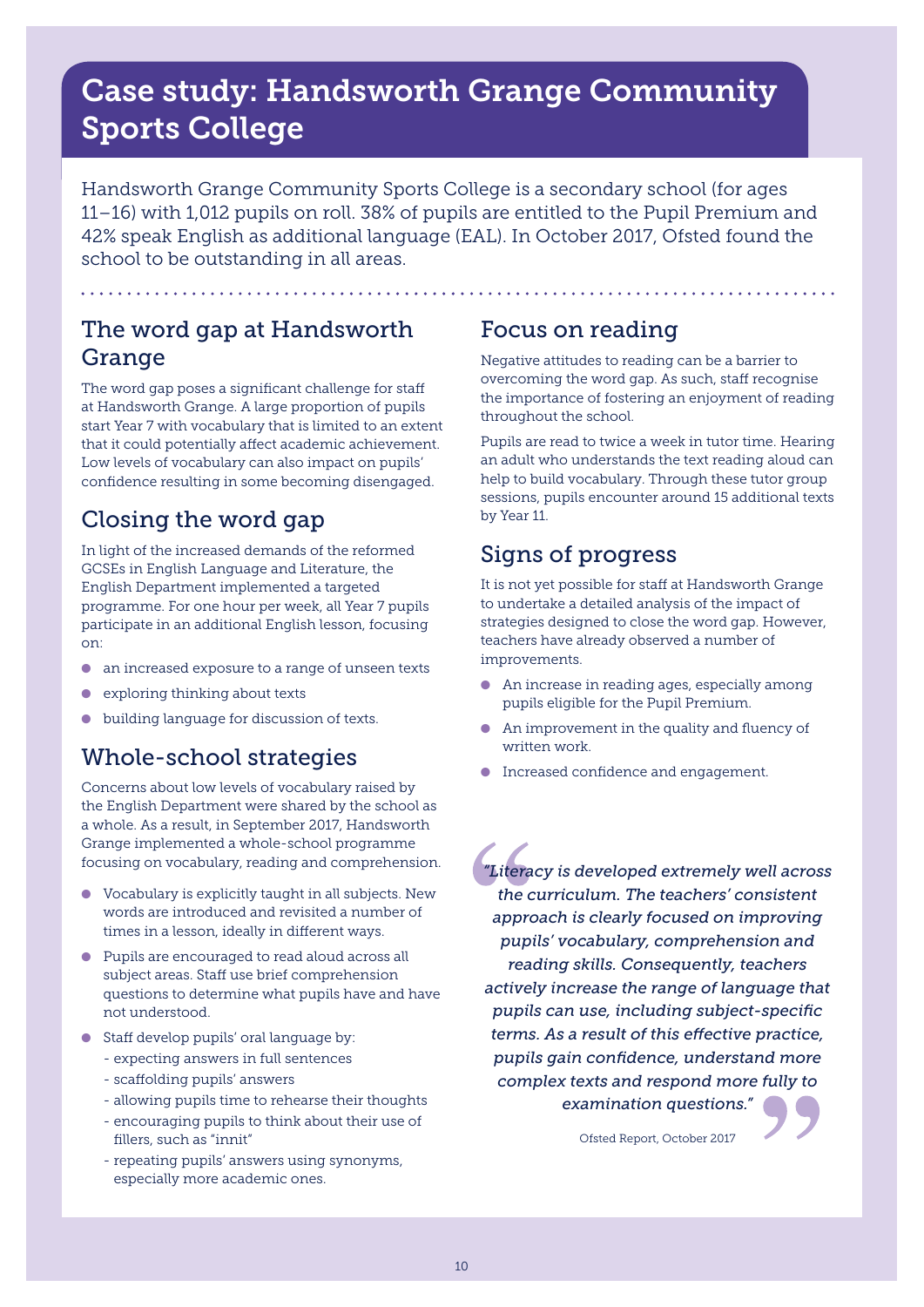# The impact of the word gap in primary schools



#### Andrea Quincey

It has been evident to me for many years that one of the key challenges facing primary teachers is the growing number of children coming into our schools with a limited vocabulary and poor communication skills. Talk to anyone involved in primary education and most will tell you this is the "number one issue". The reasons for this are many and complex but one thing is clear: this word gap affects EVERYTHING.

Struggle to understand and follow verbal – never mind written – instructions

Struggle to articulate their own needs and feelings including things they don't understand

Only ever learn the "mechanical" process of reading – decoding words without finding meaning and never really getting to the "pleasure" bit of reading at all

Lack ideas and imagination for talk and creative play with their peers

Struggle with both verbal communication and writing beyond the basic or functional

Suffer from a lack of self-esteem, confidence and motivation

#### A child without words will often … **Let's just think about what that means for the child …**

Is this child disobedient? Badly behaved? Or just confused?

How might such a child feel when faced with a task or a test?

How does this child get help?

Does he or she slip into silence or find other ways of getting the teacher's attention?

That's right – this poor child may never choose to do the one thing guaranteed to increase the breadth and depth of their vocabulary.

(The word you're looking for isn't irony, it's TRAGEDY!)

We all know that the playground can be a harsh and lonely environment for the child that has trouble joining in.

Never mind the fronted adverbials, what on earth is this child going to write about?

Children are smart – even if they are struggling – and will quickly identify themselves as weak learners, falling behind their peers.

Some might decide to try harder; most will resign themselves to failure and stop trying.

It is relatively easy to assume a link between the word gap and the rise of the EAL population, with parents who themselves had poor educational outcomes, with economic disadvantage or perhaps even with gender differences. The research carried out by OUP highlights that, sadly, this is a much wider problem.

It is therefore more important than ever that primary teachers – in all year groups – are given time across the curriculum to close the word gap so that our young children can succeed in primary school and beyond, both academically and socially.

*Andrea Quincey is the Head of English, Primary, at Oxford University Press*

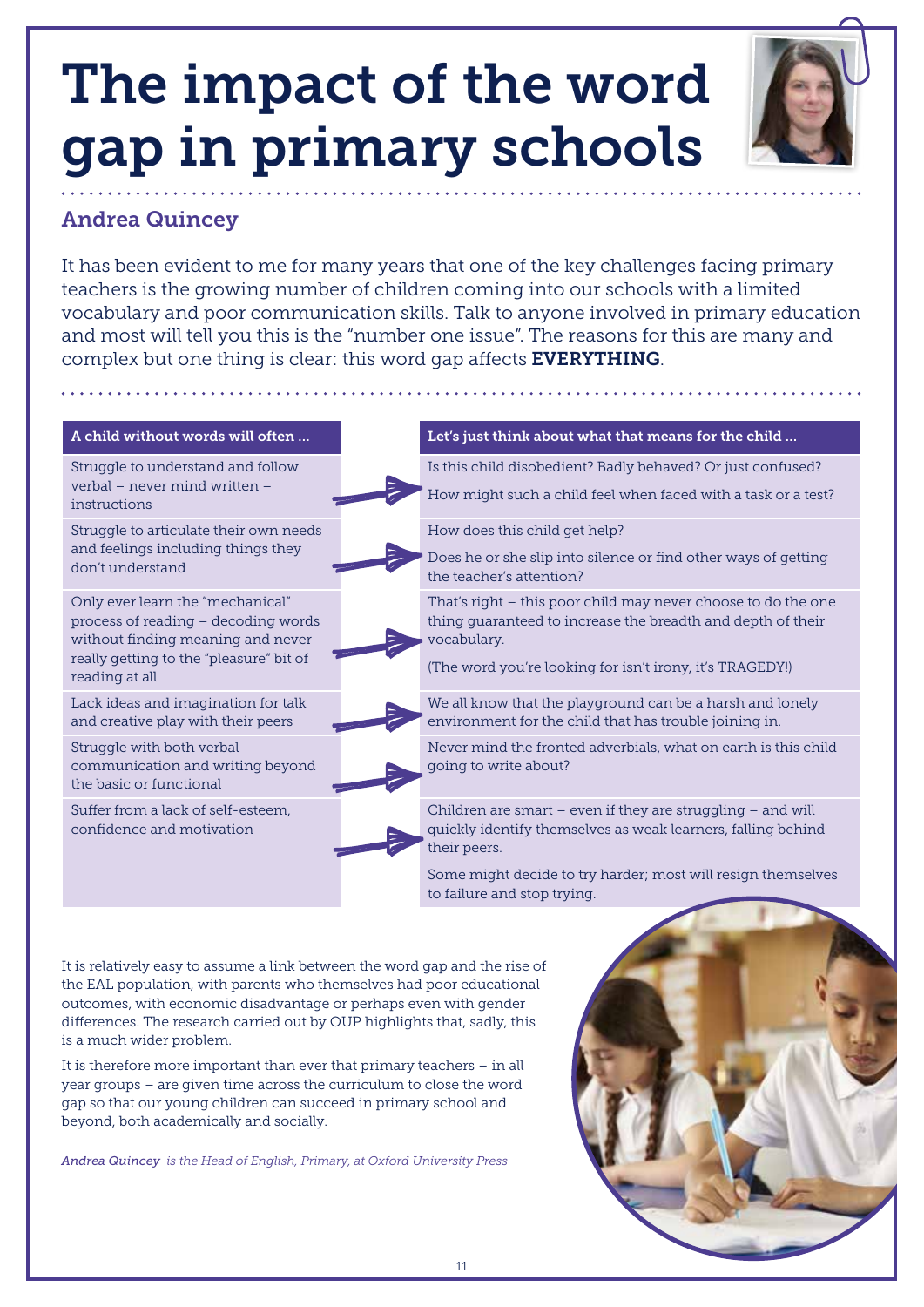### Vocabulary – caught or taught?



#### Jean Gross CBE

Most teachers, research<sup>20</sup> tells us, develop children's vocabulary by explaining a new word once. For some that is enough, but not for all.

A "football net" analogy helps explain why. Luckier children have lots of words in their heads, all connected in a web of phonological, semantic and grammatical associations. when we explain a new word, this tight football net can catch and hold it. Other children have many fewer words in their net, not well connected to each other. Their football net has holes in it. So when a new word is introduced, it goes straight through the holes and is forgotten. For these children a quick explanation won't do the trick. Words will need to be explicitly taught and repeatedly practised.

Andrew Biemiller $^{21}$  estimates that if a child is in the lowest 20% in vocabulary knowledge at age five, and you want them to move to an average level within three years, they would have to learn 20 new words a day, every day. Might this suggest to government, perhaps, that some of the time we currently devote to punctuation and grammar in the primary years might usefully be diverted to vocabulary learning? And that secondary schools might want to develop a strategy for teaching a core corpus of useful vocabulary across the curriculum? After all, vocabulary skills at age 13 strongly predict both Maths and English Literature GCSE results more strongly than socio-economic background<sup>22</sup>.

We should never assume that children know the meaning of even simple words. As an educational psychologist I assessed children of all ages and abilities using a test that asked them to say what "on purpose" meant. Very few could do this, despite often hearing "You did that on purpose" at home and in school. Similarly, work with young offenders has shown that they often don't understand very basic words like "victim", "punishment", and "appointment". So always check for understanding.

There is no shortage of ideas on how to choose the right words, then teach them. I've collected hundreds in my book *Time to Talk*, like having a shared set of "What it sounds like/means/links to" mindmap slides on the school's network. There are also many fantastic smallgroup intervention programmes available. But what I've also learned is the importance of providing children with a language-rich environment – the "caught" as well as the "taught". Whether this is a topic-related role play area in key stage 2, drama in a secondary setting, or simply plenty of opportunities for purposeful talk in everyday lessons, it's vital for every school.

*Jean Gross CBE was formerly the government's Communication Champion for children and young people. She is the author of numerous articles and best-selling books on children's issues, including* Beating Bureaucracy in Special Educational Needs *(2013, David Fulton) and* Time to Talk *(2017, Routledge).*

Vocabulary skills at age 13 strongly predict both Maths and English Literature GCSE results more strongly than socio-economic background<sup>23</sup>.

21 Biemiller, A. (2011) Vocabulary: what words should we teach? Better: *Evidence Based Education*, Winter: 10-11.

<sup>&</sup>lt;sup>20</sup>Scott, J., Jamieson-Noel, D. and Asselin, M. (2003) Vocabulary instruction throughout the day in 23 Canadian upper-elementary classrooms. *Elementary School Journal*, 103: 269–286.

<sup>22</sup>Spencer, S., Clegg, J., Stackhouse, J. and Robert Rush, R. (2017) Contribution of spoken language and socio-economic background to adolescents' educational achievement at age 16 years. *International Journal of Language and Communication Disorders*, 52:2 23Spencer, S., Clegg, J., Stackhouse, J. and Robert Rush, R. (2017) op cit.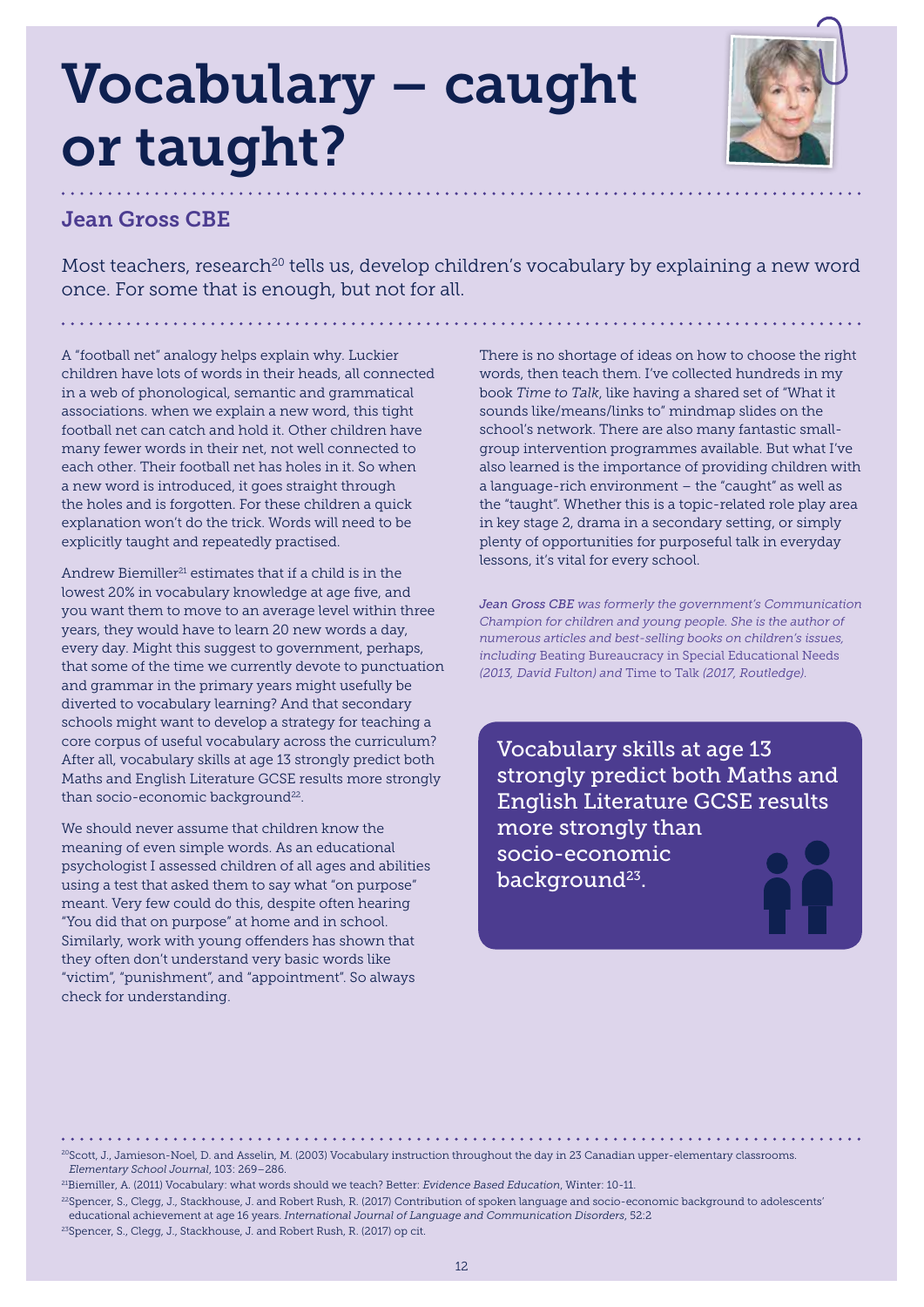### Case study: Ideas for developing vocabulary

Janine Wooldridge spent 13 years as a classroom teacher in Manchester, London and Liverpool, teaching from Reception to Year 5, before moving into one-toone teaching. She currently teaches at the Unicorn School in Abingdon, a school for children with dyslexia and other language di culties. Below she shares some practical ideas to help children build their vocabulary.

Tier 1 words are basic words used often in everyday conversation, e.g. go, play. Tier 2 words are complex words that are more likely to occur in academic settings, e.g. compare, neutral.

Tier 3 words are highly specialised, subject-speci c words, e.g. isosceles. 24

#### Tier 2 vocabulary activities

- O Discover and explore words in the context of books, stories, and common or current events in pupils' lives, rather than in isolation. Involve pupils in working out the meaning of a word from the context or in developing a de nition.
- O Poorer readers will only have access to more advanced vocabulary if they are exposed to good quality texts above their reading age. So, plan for plenty of shared reading with the class. Speci cally explore vocabulary a few times a week.
- O When sharing a book with a pupil or the class, select words they may be unfamiliar with. Talk about them, display them, sort them (is it a noun or an adjective?), act them out, discuss synonyms and antonyms. Use the words in vocabulary games for pairs or groups of children.
- O Show video clips or pictures to illustrate words or phrases that occur in the book you're reading, for example: The dog snarled viciously.
- O Provide a cardboard bookmark for each pupil to record unfamiliar words as they read independently. Share frequently to discuss meanings and consider how to use them.
- O Build a depth of knowledge of new words by revisiting them often, in di erent wavs, and in di erent contexts, for example, for bitterly cold: watch a video of a snowstorm, handle some ice cubes, act out being "bitterly cold", draw a picture of people on a bitterly cold day (What are they wearing? How can we show the wind?).
- O Create an excitement about discovering new words. Talk about how everyone continues to learn new words throughout life from reading, television, conversations. It is OK not to know what a word means – we can nd out. Sometimes we have heard a word but we are not sure how to use it.
- O Synonyms can rarely be used in exactly the same way. Explore shades of meaning and the most suitable word for a particular context. Discuss precise meaning and di erences, for example, staggered, walked, wandered.

#### Tier 3 vocabulary activities

- O When planning a science or history topic, make a list of vocabulary that pupils will need to know. Display, refer to, and revisit this list often. Share pictures for as many of the words as possible.
- O Send the list of words home. Ask pupils to carry out an orientation project before the topic starts. They should produce a video, photos, a picture or a performance, to illustrate a few of the words. Pupils can then present their project to the class.
- O Provide opportunities for pupils to act out, draw and watch videos of the focus vocabulary.
- O Try to share ction with the class that links with the science or history topics, drawing attention to subject-speci c vocabulary.

24Beck, I.L., & McKeown, M. G. (1985). 'Teaching vocabulary: Making the instruction t the goal'. Educational Perspectives, 23(1), 11-15.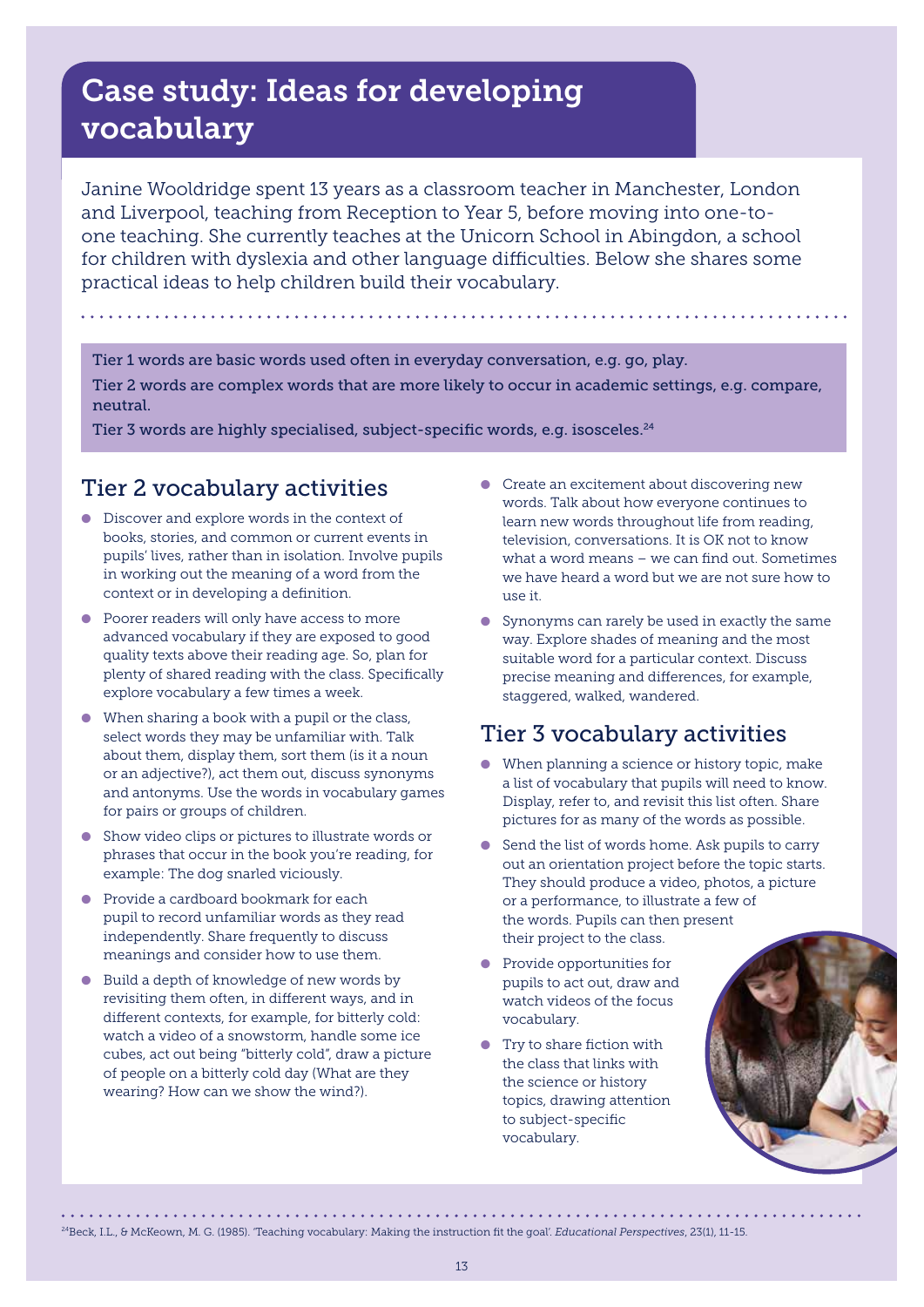### **The importance of** developing a rich vocabulary

#### David Reedy

Many teachers report that increasing numbers of children enter educational settings with limited development of their spoken language, particularly vocabulary. Research identi es this word gap as a key strand in the range of areas identi ed as being the components of speech and language development: expressive and receptive language, rather than "the phonological, articulatory, or pragmatic facets"  $25$ .

In my view, more limited vocabulary development is a product of less experience of rich conversations within engaging shared activity. Therefore such children could be termed "less experienced language users" rather than having complex or clinical language and communication di culties. This limited vocabulary means that these children will be at a disadvantage in areas of the school curriculum, particularly reading.

However, the good news is that research and practice have identi ed e ective classroom strategies that can help children to develop a wider vocabulary and close the gap with their peers.

A good place to start is the research synthesis on vocabulary instruction by the US National Reading Technical Assistance Center <sup>26</sup>. It focuses on the relationship between vocabulary and reading development, and provides a range of speci c practical strategies that teachers and Early Years professionals can use for vocabulary instruction. It found that children will most e ectively learn to see the relationship between vocabulary and the "real" or "ctional" world when that vocabulary is introduced in practical contexts and conversations. But the adults must be constantly conscious of the vocabulary they are using.

Two starting points to consider when re ecting on the vocabulary in Early Years settings:

1. Plan to use practical, meaningful contexts such as everyday classroom routines to expand vocabulary. For example, say "Could you help me to distribute the fruit?" rather than "Give out the fruit". In Barking and Dagenham, a small scale unpublished piece of research looked at the language adults used in Early Years settings when they were talking with children.

Research found frequent use of pronouns and the same very common words in the adults. For example, "Pick that up and bring it to me from over there," rather than richer language, "Walk slowly to the home corner and pick up the red triangle carefully and return it to me". Richer vocabulary was introduced in these everyday contexts and the quality of observed language use in the children increased dramatically. When children are deeply engaged in tasks with us, we should challenge ourselves to use rich vocabulary.

2. Introduce children to lots of vocabulary through reading aloud. Again, challenge yourselves: are your teachers, and your Early Years educators, reading to every child every day?

Although teachers can in uence home vocabulary and language use through working with parents, it is much more within the control of schools to use the practical methods outlined above and in the research summaries to introduce children to more extensive vocabulary. Educators should always re ect on the quality of the language and conversations they have with children, focusing this e ort on engaging contexts which will enable those children to develop a richer vocabulary.

David Reedy is General Secretary and Immediate Past President of the United Kingdom Literacy Association and was Co-Director of the Cambridge Primary Review Trust (2013–17). Until 2014 he was Principal Adviser for primary schools in the London Borough of Barking and Dagenham.

<sup>25</sup>Department of Education Northern Ireland (2017). Speech, Language and Communication Diculties is an excellent summary

https://www.education-ni.gov.uk/sites/default/les/publications/de/speech-language-and-communication-diculties.pdf

<sup>26</sup>National Reading Technical Assistance Center, RMC Research Corporation (2010)

A Research Synthesis: A review of the current research on vocabulary instruction. https://www2.ed.gov/programs/readingrst/support/rmcnal1.pdf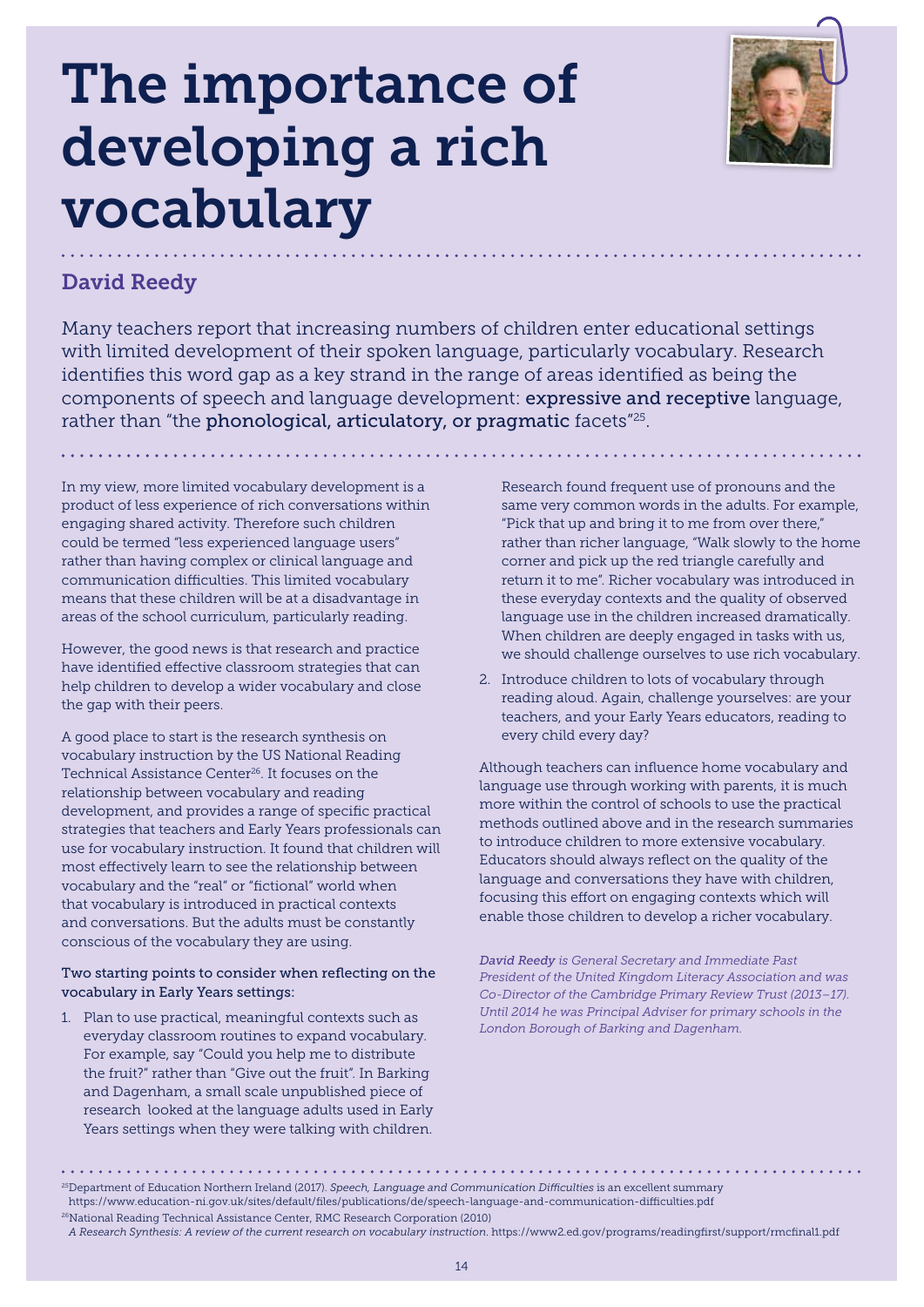### The importance of learning language in the context of use



#### Professor Teresa Cremin

Language plays a central role in children's social, emotional and cognitive development and whilst the vast majority learn to communicate verbally with ease, others do not. If children begin school with limited language skills this impacts upon their later confidence, motivation, enjoyment and success in schooling. All children need a rich, robust and ever-widening vocabulary to succeed in school.

In our efforts to enrich children's expressive language use and their capacity to comprehend we need to be wary of seeking out vocabulary intervention programmes or activities which simply define words and meanings as if words can be learned out of context. They cannot – there is scant evidence of transfer into later use.

Language is most effectively learned in the context of use, through interaction and through hearing words spoken and read in affectively engaging situations that prompt a desire to understand and to use it for one's own purposes. Explicit attention to vocabulary and to developing children's ears for language can be woven into such situations, which should be myriad in the early and primary years. This is essential for closing the word gap. For example:

#### **Reading aloud**

Hearing stories exposes children to a wider vocabulary and range of grammatical structures than they would typically experience in everyday conversation. Rich literary language draws attention to itself, so the texts read aloud need to be stretching, with occasional pauses for informal discussions and explorations of word meanings.

#### **C** Shared-book reading

Sharing quality books with accompanying actions and refrains enables young children to revisit these at leisure, re-reading them to themselves and becoming familiar with the vocabulary in context.

#### **Performing poetry**

Poetry is language at its most opaque, and opportunities to hear, read, chant, and participate in poetry performances offer the chance to embed words and their meanings through repeated playful use.

*Language is most effectively learned in the context of use, through interaction and through hearing words spoken and read in affectively engaging situations that prompt a desire to understand and to use it for one's own purposes.*

#### **Oral storytelling**

Drawing on traditional tales from across the world, teacher-storytellers and visiting tale-tellers offer rich literary language in an accessible form as each tale is responsively recreated in the moment. Children too can retell tales, developing their expressive language use and borrowing from the tale as told or read.

#### **Audiobook readings**

Offering access to audiobooks, whether commercial or created by staff for the school website, can enrich opportunities for hearing fiction, non-fiction or poetry at school and at home. Copies of the book support such reading, but are not essential.

In sum, helping children hear, notice and experience language emotionally, aesthetically and artistically enables them to try on others' voices and in the process enrich their own.

*Professor Teresa Cremin works at The Open University. An ex-teacher and teacher-educator, Teresa undertakes literacy research and consultancy and is a FASS, FRSA and FEA. She has published over 30 books and numerous academic papers and recently launched a website on [reading for pleasure.](https://researchrichpedagogies.org/research/reading-for-pleasure)*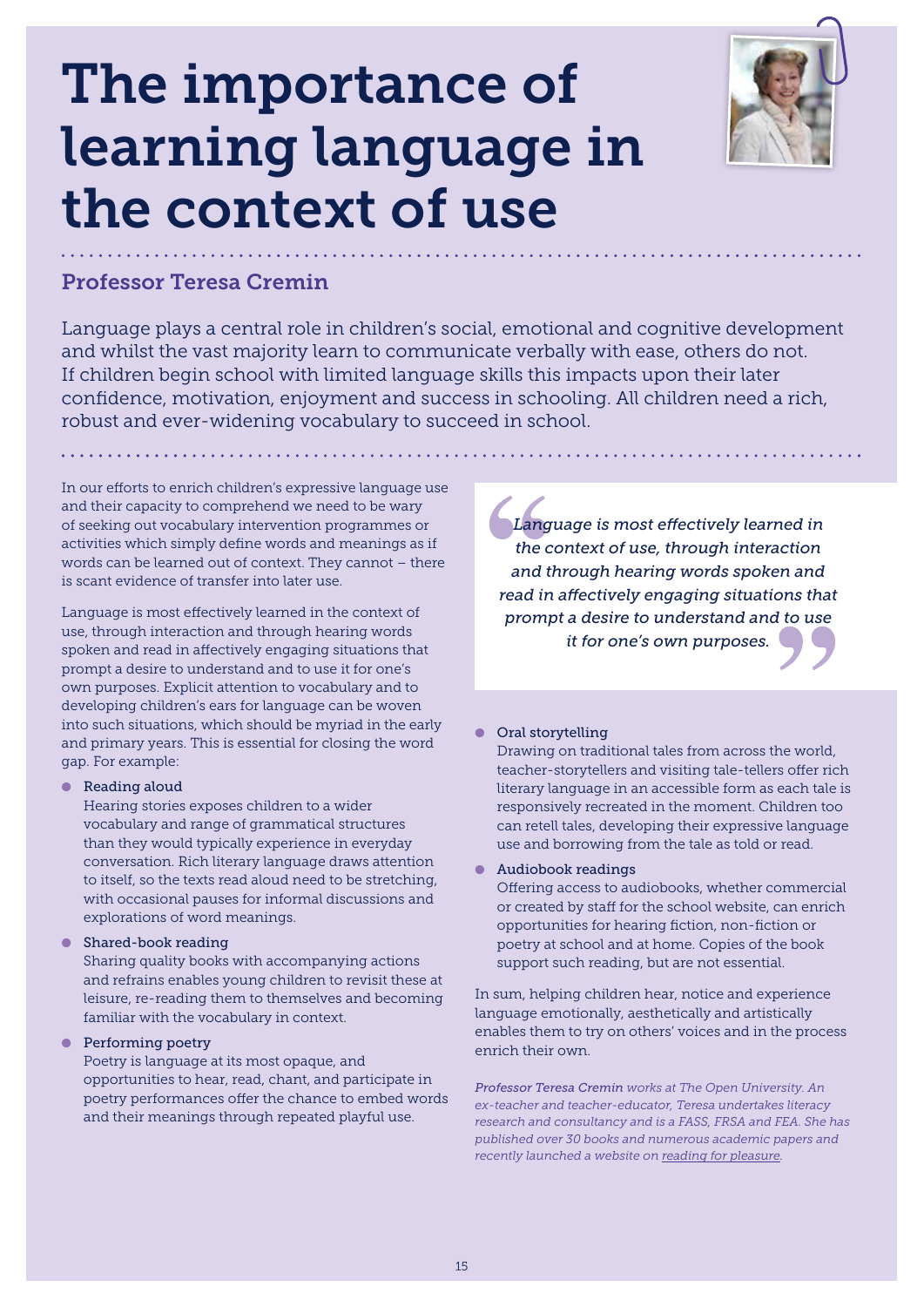### Reading and language acquisition



#### James Clements

Perhaps not surprisingly, language acquisition and reading are closely linked. The better a child's language knowledge and the richer their vocabulary, the more likely they are to understand the texts they read. Likewise, the more widely and often they read, the greater the number of words and different language structures and patterns they will encounter. Reading fuels language development, which in turn supports reading, forming a virtuous circle.

There are many ways we can help to strengthen the link between language and reading, including:

- **Encouraging children to read widely** The best way is also the simplest: give children the time and space to read books they love. At home and at school, it is through reading often and widely that children access new words and new ideas, encountering the same words in different contexts and slowly building a sophisticated model of their meaning.
- Reading aloud to children Both at home and at school, listening to books being read aloud introduces children to words and language that perhaps they wouldn't be able to or choose to read independently yet. It also helps them to hear what fluent reading sounds like and to hear the pronunciation of unfamiliar words.
- **I** Letting children talk about books and language Reading the words on the page is a great start, but combining this with an opportunity to talk about the ideas and language from a book is where children can develop their spoken communication. Good quality book talk needs to sit at the heart of English teaching.
- **Allowing children to play with language and** sometimes get it wrong

Like everyone, children can worry about getting the words they use wrong. Whether that is pronouncing a word that they've learned from a book incorrectly, or using the wrong word when writing. This can lead children to be fearful about taking a chance on a more adventurous word choice. Children need to be encouraged to play with language and sometimes get it wrong. This, along with support to address any misconceptions, will help to develop their control of language.

*Good quality book talk needs to sit at the heart of English teaching.*

These ideas are true when children are in the early stages of developing language, but they continue to be just as important as children move through the rest of their education. Spoken language and written language are often very different and it is through encountering a wide range written texts that children will learn to employ the often sophisticated language patterns that exist in different types of written language.

Reading and listening to a wide range of different texts gives children a reservoir of language that they can draw on when they wish to communicate their own ideas.

Ultimately, reading gives children a voice of their own.

*James Clements is an education writer specialising in the teaching of primary English. He is a former primary school teacher and school leader. James is the author of* Teaching English by the Book *(2017, Routledge).*

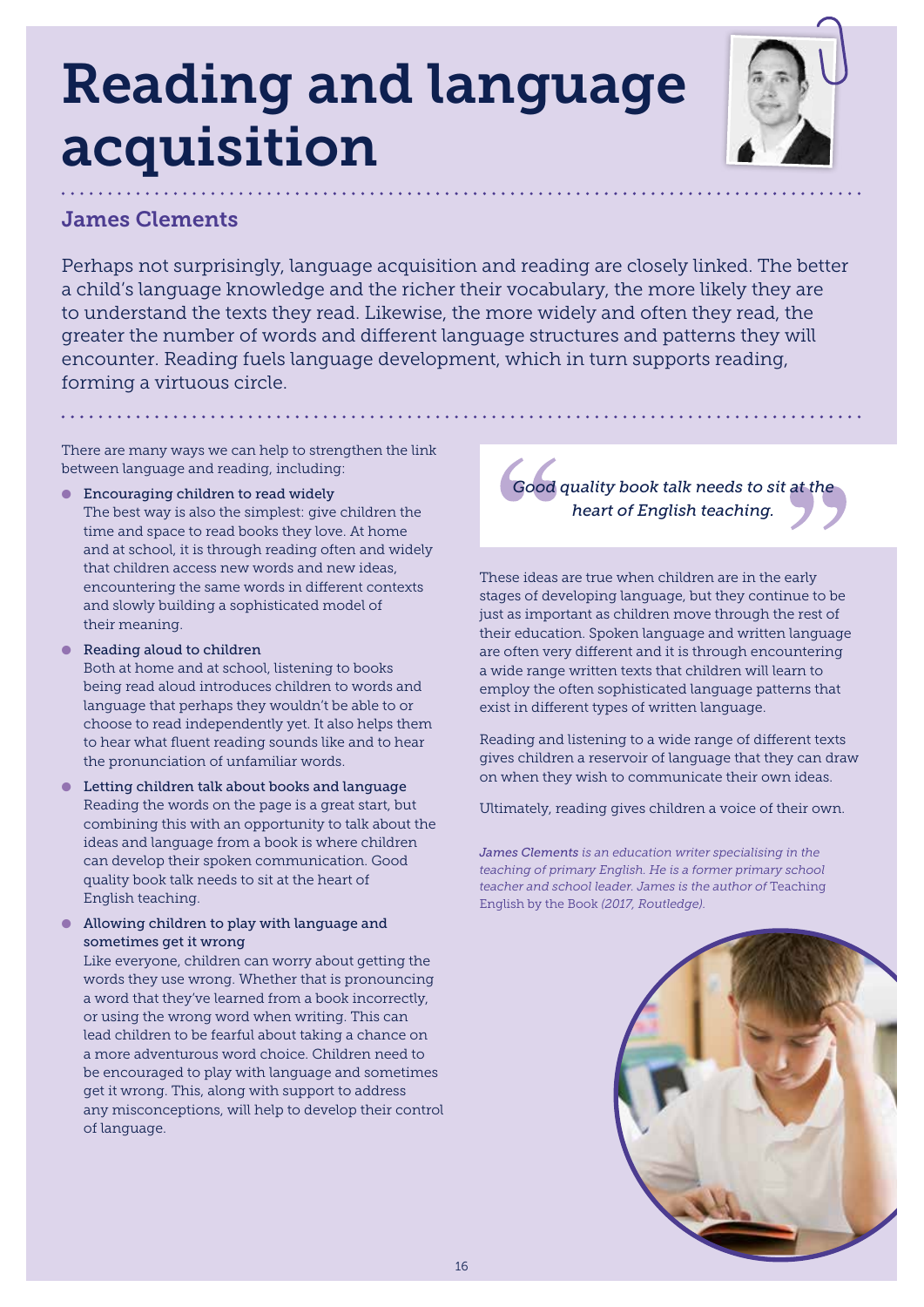# Vocabulary development and reading comprehension: a reciprocal relationship

#### Professor Kate Cain and Professor Jane V. Oakhill

It is obvious that the reader needs to know the meanings of (most of) the words in a text to understand the text as a whole. So, we can think about individual word meanings as the "building blocks" of sentence and passage comprehension; they are necessary to extract the meaning of the text as a whole. Good vocabulary knowledge is also related to growth in reading comprehension over time: children with better vocabulary have better reading comprehension, and their comprehension improves more over time.<sup>27</sup>

So what drives vocabulary growth? Vocabulary is an unconstrained skill: we learn the meanings of new words throughout our lifetime, and an important source of new word learning is written text. This is because written texts are a much richer source of new words than spoken language; they have less common vocabulary than does everyday spoken language, so they afford more opportunities for learning new vocabulary.28 Think about the last time you came across a word you did not know: it was almost certainly in a book, not in a conversation.

An important skill for learning new vocabulary is inference: we work out the meanings of new and unfamiliar words through inference from clues in the surrounding context.29 Children who are better at inferring the meanings of new words from context will acquire the meanings of more words, through reading; and better vocabulary knowledge will support better reading comprehension. In sum, vocabulary knowledge and reading comprehension are interdependent: children will develop their vocabulary knowledge through their reading, by inferring new word meanings from context, and they will then be able to use their new-found vocabulary to support their comprehension.<sup>30</sup>

What are the implications for helping children develop and use their vocabulary for reading comprehension?

- **Children need reading texts that have an appropriate level of** vocabulary so that they are not overwhelmed by a plethora of unknown words, but they also need to be challenged to learn (or refine) the meaning of words in the text.
- **Children should be encouraged to try to work out the** meaning of unknown words in a text by using the context to develop and test hypotheses about a word's meaning. A rich discussion about different children's hypotheses and justifications for these word meanings could ensue.
- **Children also need to learn that a word might have different** meanings – sometimes subtle, sometimes not. They can be encouraged to identify any words that they find surprising in a text, and to consider whether that might be because they thought the word meant something different, or whether their representation of its meaning needs to be refined in some way.

*Kate Cain is Professor of Language and Literacy in the Department of Psychology at Lancaster University. Her research focuses on how language skills and cognitive resources influence reading and listening comprehension development.*

*Jane V. Oakhill is Professor of Experimental Psychology at the University of Sussex. Her research focuses on children's reading comprehension (in particular, individual differences).* 

<sup>27</sup>Quinn, J. M., Wagner, R. K., Petscher, Y., & Lopez, D. (2015). 'Developmental relations between vocabulary knowledge and reading comprehension: A latent change score modeling study'. *Child Development*, 86, 159-175. doi:10.1111/cdev.12292

<sup>28</sup>Cunningham, A. E., & Stanovich, K. E. (1998). 'What reading does for the mind'. *American Educator*, 22, 8-15.

<sup>29</sup>Nagy, W. E., & Scott, J. A. (2000). 'Vocabulary processes' In M. L. Kamil, P. Mosenthal, P. P. D., & R. Barr (Eds.), *Handbook of reading research* (Vol. 3). Mahwah, NJ: Erlbaum.

<sup>30</sup>Oakhill, J., Cain, K., & Elbro, C. (2014). *Understanding and teaching reading comprehension: A handbook*. London: Routledge.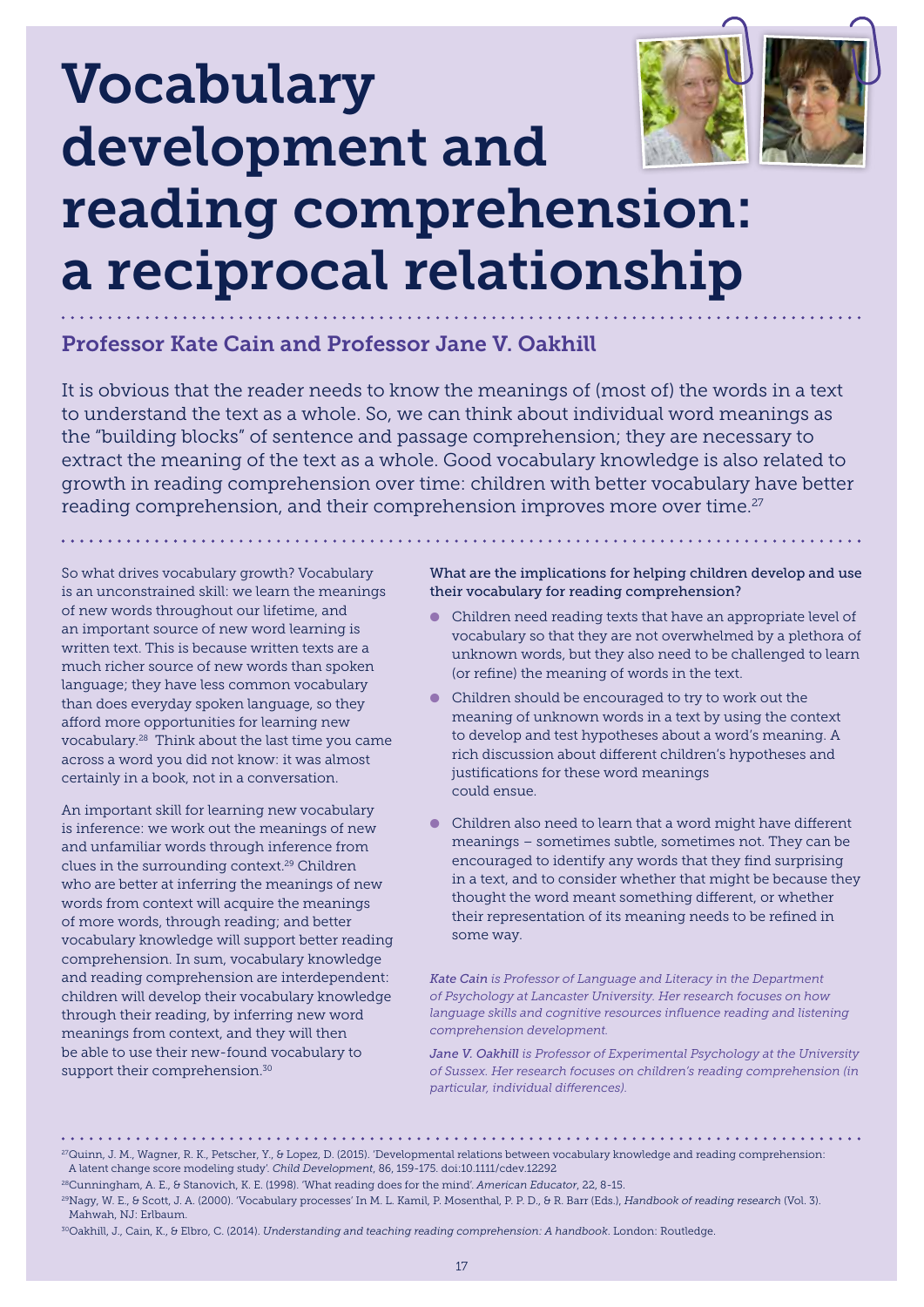## Aspects of vocabulary knowledge



#### Professor Jane V. Oakhill and Professor Kate Cain

It goes without saying that vocabulary knowledge is strongly related to reading comprehension skill throughout a child's development. A child who can decode but does not understand the meaning of the words in a text will not be able to understand the meaning of the text overall. Indeed, there is a strong relation between vocabulary knowledge and reading comprehension throughout development<sup>31</sup>.

But, what does it mean to know a word? An important distinction is between *breadth* of knowledge and *depth* of knowledge<sup>32</sup>. Roughly, breadth refers to the number of words that are familiar to a child (and is typically measured by picture-selection tasks). In contrast, depth of vocabulary is used to refer to what a child knows about a word, including subtleties of meaning which might be appropriate in different contexts, and also the words to which that word associates (the semantic field). So, for instance, if you hear the word "cat," you would not only know how that word refers to an animal that is familiar to you, but several other concepts related to the term "cat" might come to mind (for example mouse, furry, dog, pet, lion). Thus, a child might experience a word gap in one or both these aspects of vocabulary knowledge.

It is impossible to have good depth of knowledge of a word without understanding the basic meaning of the word, but the reverse pattern can occur. We have found that many children who have adequate or good breadth of vocabulary still have problems with text comprehension and depth of vocabulary knowledge. We are currently exploring how depth of vocabulary might support specific aspects of text understanding. For instance, associations between words can be very helpful in providing the "glue" that makes a text cohere. If you were to read a text containing the words: *aisle, trolley, tins, bag, till*, you would have no problem in inferring the setting of the text. However, you could not do that from one or two words alone – an aisle might be in a church – you need to make the links between the words<sup>33</sup>.

Children can be helped to increase their vocabularies in various ways, for instance:

- **C** Encouraging them to read (or listen to texts), because vocabulary is learned primarily via reading.
- $\bullet$  Encouraging them to think about alternative meanings of words and to make associations from word meanings to other related meanings (i.e. to activate the semantic network around a word).

*Jane V. Oakhill is Professor of Experimental Psychology at the University of Sussex. Her research focuses on children's reading comprehension (in particular, individual differences).* 

*Kate Cain is Professor of Language and Literacy in the Department of Psychology at Lancaster University. Her research focuses on how language skills and cognitive resources influence reading and listening comprehension development.*

*Breadth refers to the number of words that are familiar to a child ... depth of vocabulary is used to refer to what a child knows about a word.*

31Carroll, J.B. (1993). *Human cognitive abilities: A survey of factor-analytic studies*. New York: Cambridge University Press. 32Ouellette, G. P. (2006). 'What's meaning got to do with it: The role of vocabulary in word reading and reading comprehension'. *Journal of Educational Psychology*, 98, 554-566. doi:10.1037/0022-0663.98.3.554; Tannenbaum, K. R., Torgesen, J. K., & Wagner, R. K. (2006). 'Relationships between word knowledge and reading comprehension in third-grade children'. *Scientific Studies of Reading*, 10, 381-398. doi:10.1207/s1532799xssr1004\_3 33Oakhill, J., Cain, K., & Elbro, C. (2014). op cit.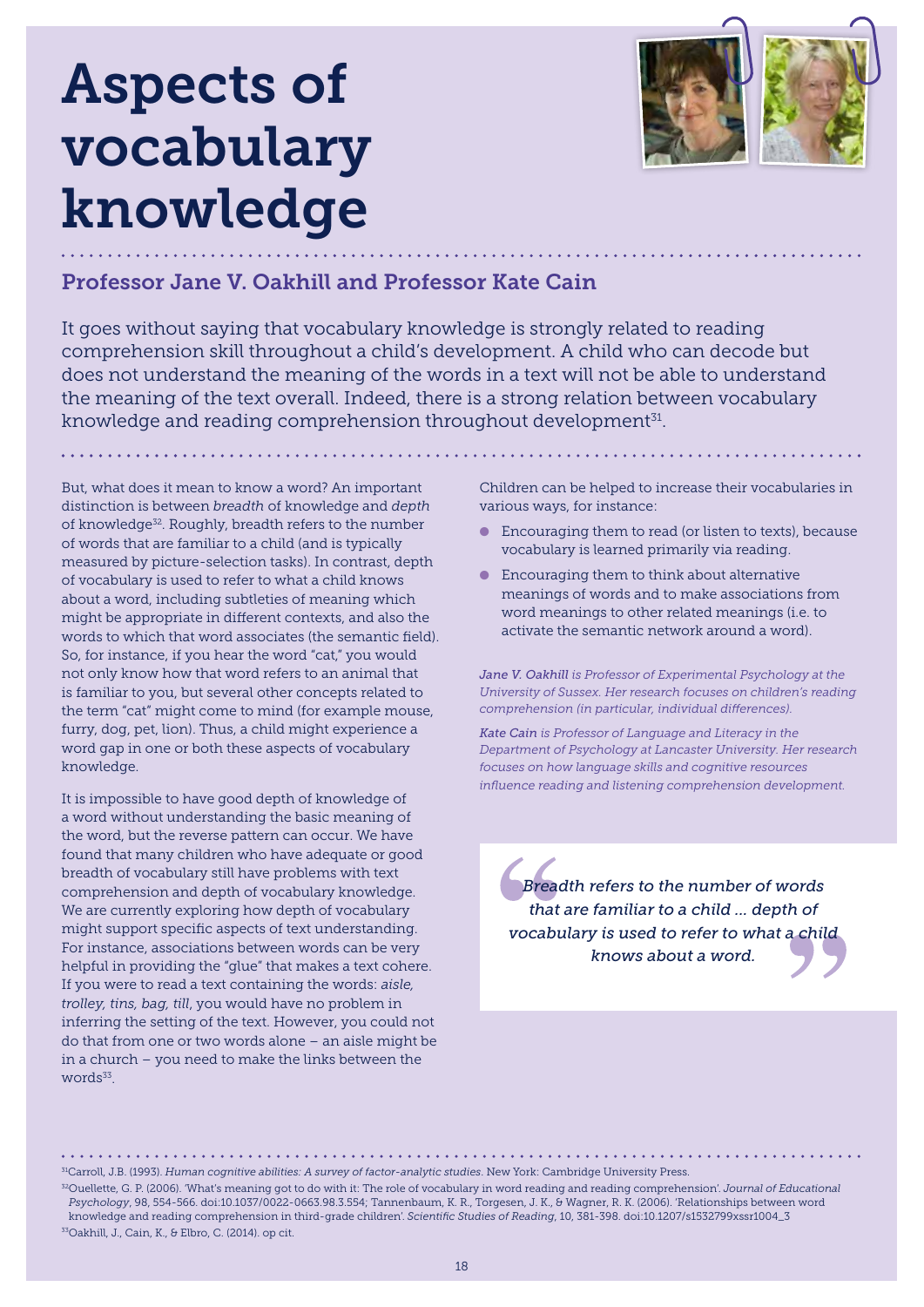### Edging across a crocodile's back



#### Joseph Coelho

. . . . . . . . . . . .

Over the years, I've noticed that a deficiency in language is often accompanied by a difficulty to imagine.

As part of my author visits I often run creative writing sessions that take the students outside the classroom using their bodies to climb and jump and then translating these activities into spoken sentences and eventually into written poems. One such activity involves the children playing on their playground jungle gym and using their imagination to describe what they are doing. Instead of saying, "I'm sliding down a slide", I challenge the children to imagine what the slide could be if they were on a jungle adventure. Could it be a snake or a giant's tongue! Most children immediately get the "game" and are suddenly hopping over lava (hula hoops), climbing a mountain (a gym horse) or edging across a crocodile's back (a balance beam). The child that struggles will say, "I'm balancing on some wood" for the balance beam or even, "I'm sliding down a slide" for the slide.

I have noticed that these children are often avid computer game players. So rather than have them shut down I ask them, "Do you play computer games?" and a light switches on. I've given them a frame of reference. However, despite this new angle, the imaginative play that comes so easily to the other children just isn't there. The struggling child will now gleefully repeat a few key words from their favourite computer game. If their game of choice is *Minecraft* then the word "blocks" will be used as a filler for the imagined thing. I'm not laying the blame on computer games. This is simply an anecdotal observation. It seems fair to assume, though, that a child who plays computer games for hours every evening is not being spoken to, read to, or questioned and their language skills are most probably not being developed.

*A child who struggles with language will soon switch off, feeling threatened rather than challenged when asked to read or write. But all is not lost, we can engage them by speaking their language.*

A child who struggles with language will soon switch off, feeling threatened rather than challenged when asked to read or write. But all is not lost, we can engage them by speaking their language. If a computer game gets them excited then we need to find reviews in magazines for that game or associated books. We need to mine that game for language and vocabulary and build that list by finding associations. In the activity I mentioned above I label the jungle gym with familiar verbs like: r*un, slide, jump* and a few unfamiliar like: traverse and edge across. I sneak new language into the game and by the end of the session the children are speaking and writing new words.

I've always believed that if a child is excited they will want to learn, they will want to increase their vocabulary and to ask questions. All we have to do is find that thing that makes them tick.

*Children's author and poet Joseph Coelho has been long-listed for the 2018 Carnegie Medal with his poetry collection* Overheard In A Tower Block *(Otter-Barry Books). His debut poetry collection* Werewolf Club Rules *(Frances Lincoln) was the winner of the 2015 CLiPPA Poetry Award.* 

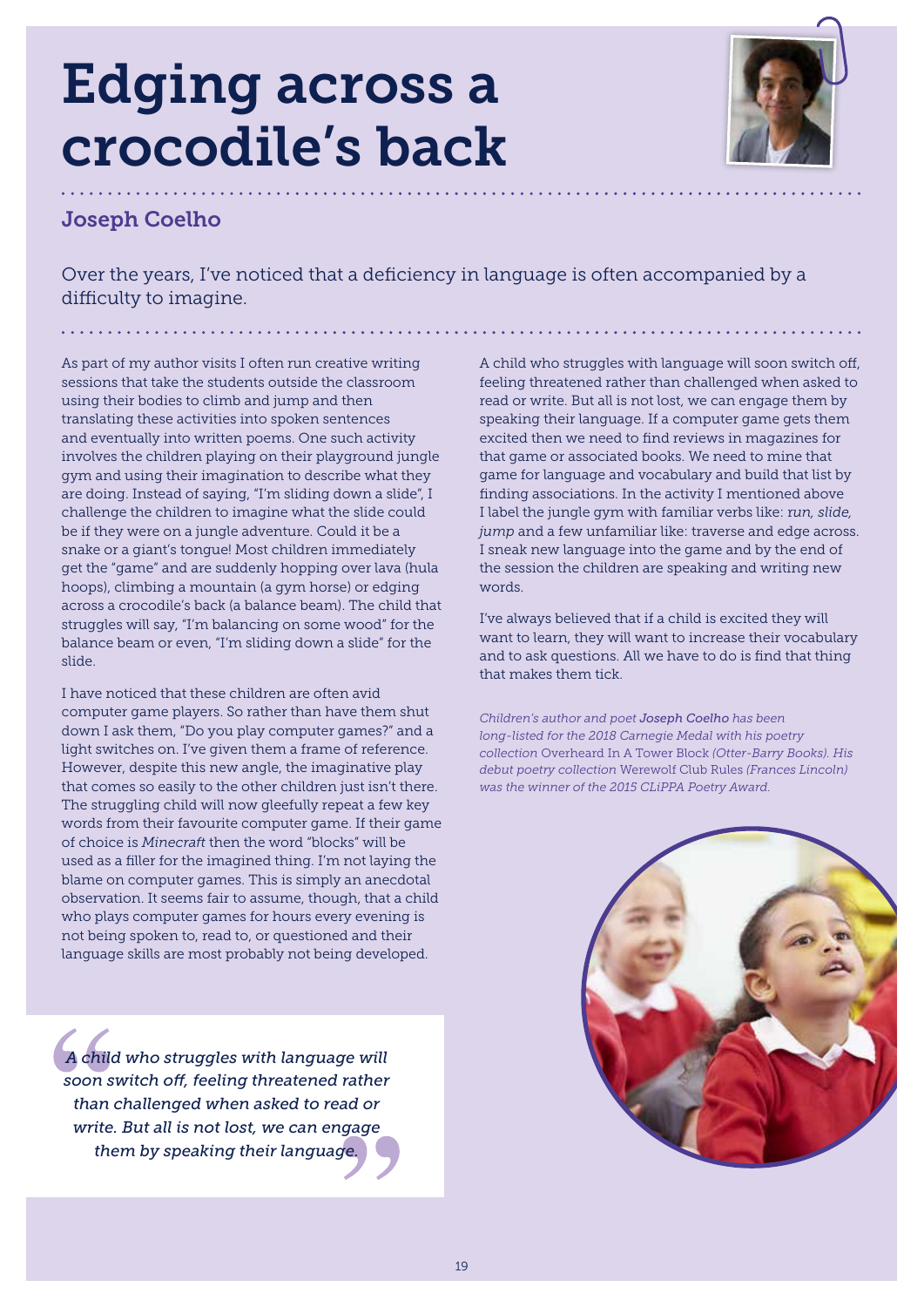## Why reading for pleasure is a social justice issue



#### Dr Ian Thompson and Nicole Dingwall

Many pupils from disadvantaged social backgrounds, with SEND, or newly arrived in the UK from asylum seeking or refugee backgrounds face difficulties accessing the school curriculum because of weaknesses in literacy skills or a variety of language difficulties or challenges. The acquisition and use of English vocabulary, both expressive and academic, is a major factor in the academic and social success of learners in the UK.

The word gap constitutes a considerable barrier to learning. Frustration caused by difficulties in understanding the particular language requirements of different subjects can lead to disaffection with school, poor social skills, and low self-esteem. Learning to communicate is also a social process, and emotional problems can hamper social integration in school. Poor literacy skills are common amongst pupils permanently excluded from school.

Reading comprehension not only increases the range of vocabulary available to learners, it also expands their academic vocabulary. But getting many young people to read for pleasure is a worldwide problem. The OECD PISA 2009 report found that 37% of 15 year olds never choose to read for enjoyment.<sup>34</sup> There is a broad consensus, underpinned by research evidence, that reading requires both decoding and comprehension skills.<sup>35</sup> Phonics is a proven method in teaching children to decode but readers must also draw on strategies such as using context clues to infer and develop meaning.

Pupils who do well in school generally read a lot both in and out of school. They were almost certainly read to as a young child and exposed to a wide variety of texts that helped them to increase the advanced vocabulary demanded by texts at secondary school level. These same pupils also have the opportunity to communicate in social groups both in and out of school. Children who are socially disadvantaged are far less likely to have these opportunities. This is normally not because these children's parents or carers do not care or have low aspirations, but rather that they simply do not have the time, money, or resources available to support their children's language acquisition.

*Pupils who do well in school generally read a lot both in and out of school. They were almost certainly read to as a young child and exposed to a choice of a wide variety of texts that helped them to increase the advanced vocabulary demanded by texts at secondary school level.*

Research has shown that children are more likely to read texts that are meaningful and enjoyable. Schools therefore can play a major role in these children's lives in developing both a love of reading and by making available a wide range of interesting and accessible texts. This means putting significant resources into school libraries and using pupils to support each other to recommend authors and titles. Reading for pleasure is an issue of social justice and one that society cannot afford to ignore.

*Dr Ian Thompson is an Associate Professor of English Education and PGCE Course Director at the University of Oxford. He previously taught English for 16 years in state secondary schools. Ian's research focuses on English pedagogy, teacher education, and social justice in education.* 

*Nicole Dingwall is a Curriculum Tutor on the PGCE English course at the University of Oxford. Previously Nicole taught English in secondary schools in Australia and the UK. She is currently conducting research on the cultures of secondary school English departments.*

34(2010), *PISA 2009 Results: Executive Summary*

35Education Endowment Foundation (2017). *Improving Literacy in Key Stage 2.* London: Education Endowment Foundation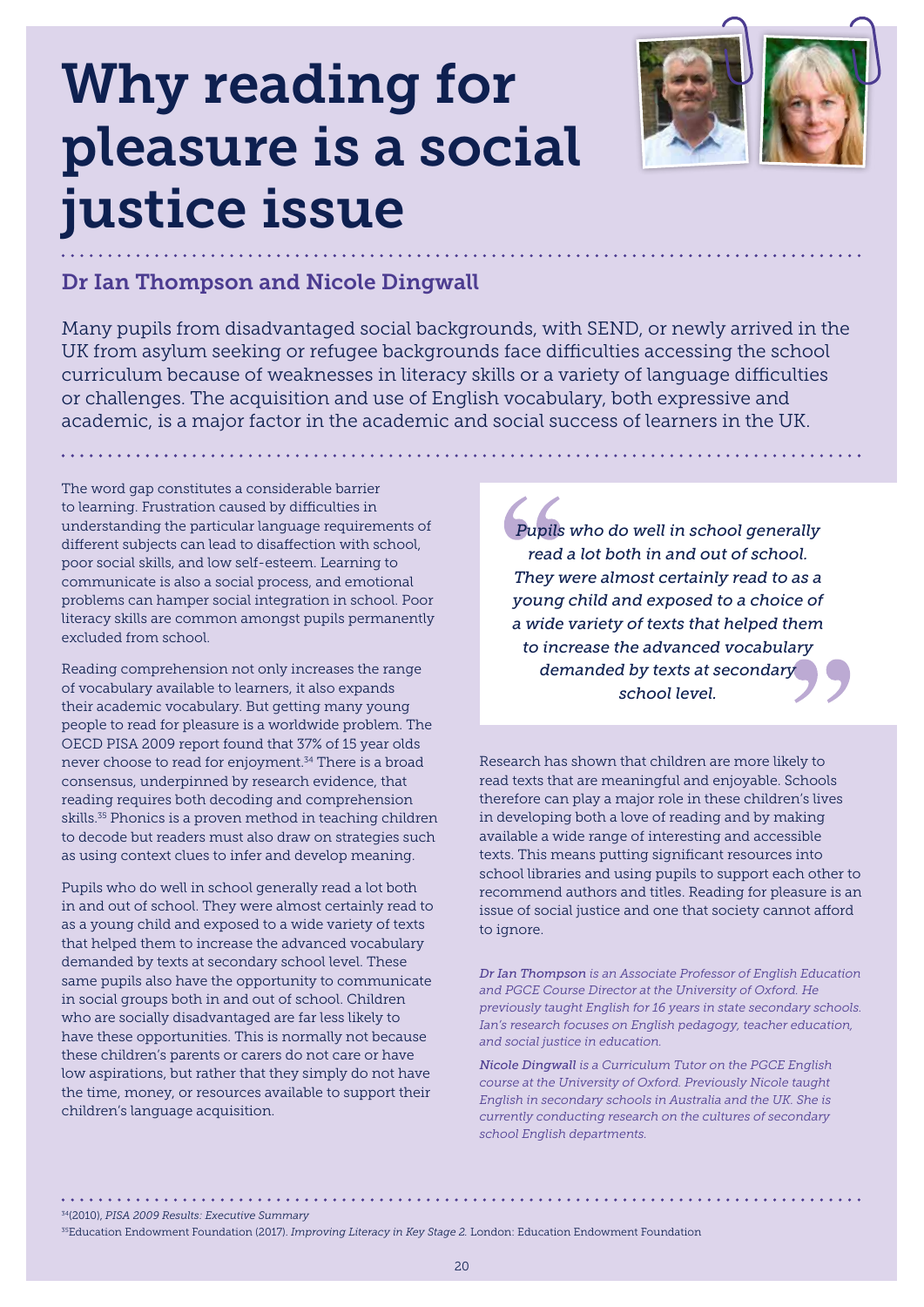# The Oxford Children's Corpus



#### Vineeta Gupta

To compile the most appropriate dictionaries and language reference for children, OUP analyses all aspects of children's reading, writing, and curriculum materials. We are uniquely positioned to do this well, because we have built a very large language database called the *Oxford Children's Corpus*.

The *Oxford Children's Corpus* is the largest known children's English language database in the world and growing. It holds vocabulary and contexts that children come across in their reading, words they use in their own writing, and the language they need to learn at school. It contains everyday vocabulary, new and recently coined words, subject specific language, and instructional, academic language.

The *Oxford Children's Corpus* gives us all the evidence needed to put together an accurate picture of children's language use. Our lexicographers and linguists track language change, and understand the needs of children whatever their age. Through deep error analysis into spelling, grammar, and punctuation, combined with academic research at Oxford University into comprehension, we can understand the strengths and weaknesses of children aged 5, 9, or 13. Our data and search engine tools can identify precisely where the language gaps are. We now need to involve teachers and educational bodies to take our corpus findings forward and incorporate them into their own thinking and planning.

The ultimate aim of language experts and practitioners is to lift children out of language poverty. Going forward, the most reliable methods for achieving this aim will need to be backed by real evidence. Any evidence or research findings can only be as good as the data they are based on. I believe that the *Oxford Children's Corpus*  is the most robust and neutral evidence available today and can help steer teachers, publishers and researchers to develop the best tools and resources needed to close the word gap.

At OUP we know what children are saying, and to quote Ignacio Estrada, "If a child can't learn in the way we teach, maybe we should teach the way they learn."

*Vineeta Gupta is Head of Children's Dictionaries at Oxford University Press* 

Insights into children's language from the *Oxford Children's Corpus* The words children use for



21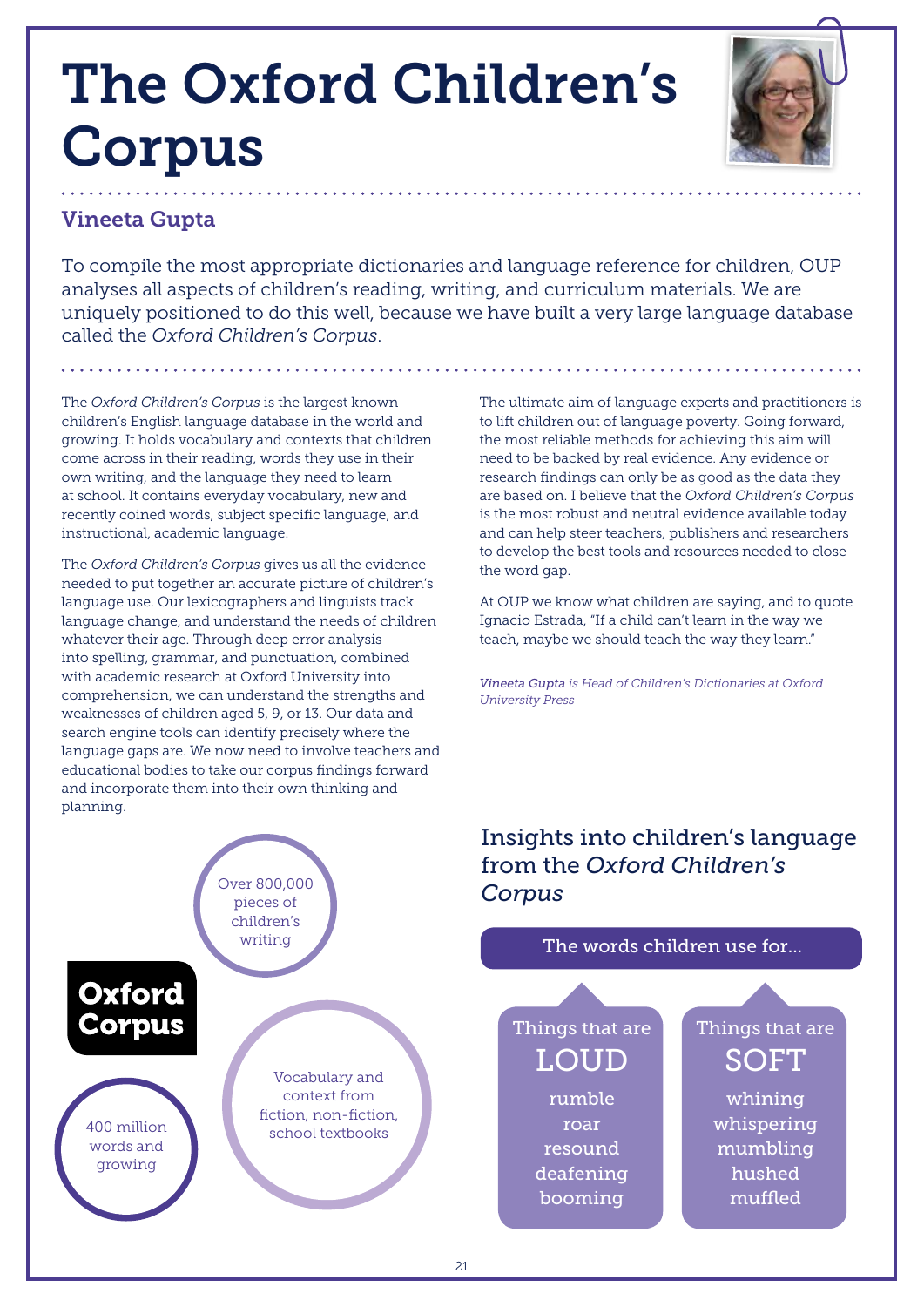## How are schools reducing the word gap?

The OUP research revealed that schools are employing a wide range of techniques to help their pupils overcome the word gap.

Despite the importance placed on improving vocabulary, only a minority of schools surveyed have in place a school-wide programme to identify and support pupils with a limited vocabulary. 27% of primary school teachers and 29% of secondary school teachers said that they have such a programme in their school. Those polled identified a number of challenges to overcome, notably finding the necessary time in which to design and conduct an effective programme.

Teachers working in schools where a school-wide vocabulary programme exists mention a wide range of techniques. These can be broadly categorised into three core areas, illustrated in the diagram below.

67% of primary school teachers said that broadening pupils' vocabulary is a high priority

80% of secondary school<br>80% teachers said that improving vocabulary is at least a medium priority for their  $school<sup>36</sup>$ 



medium priority for their school. 36% stated it was a high priority.